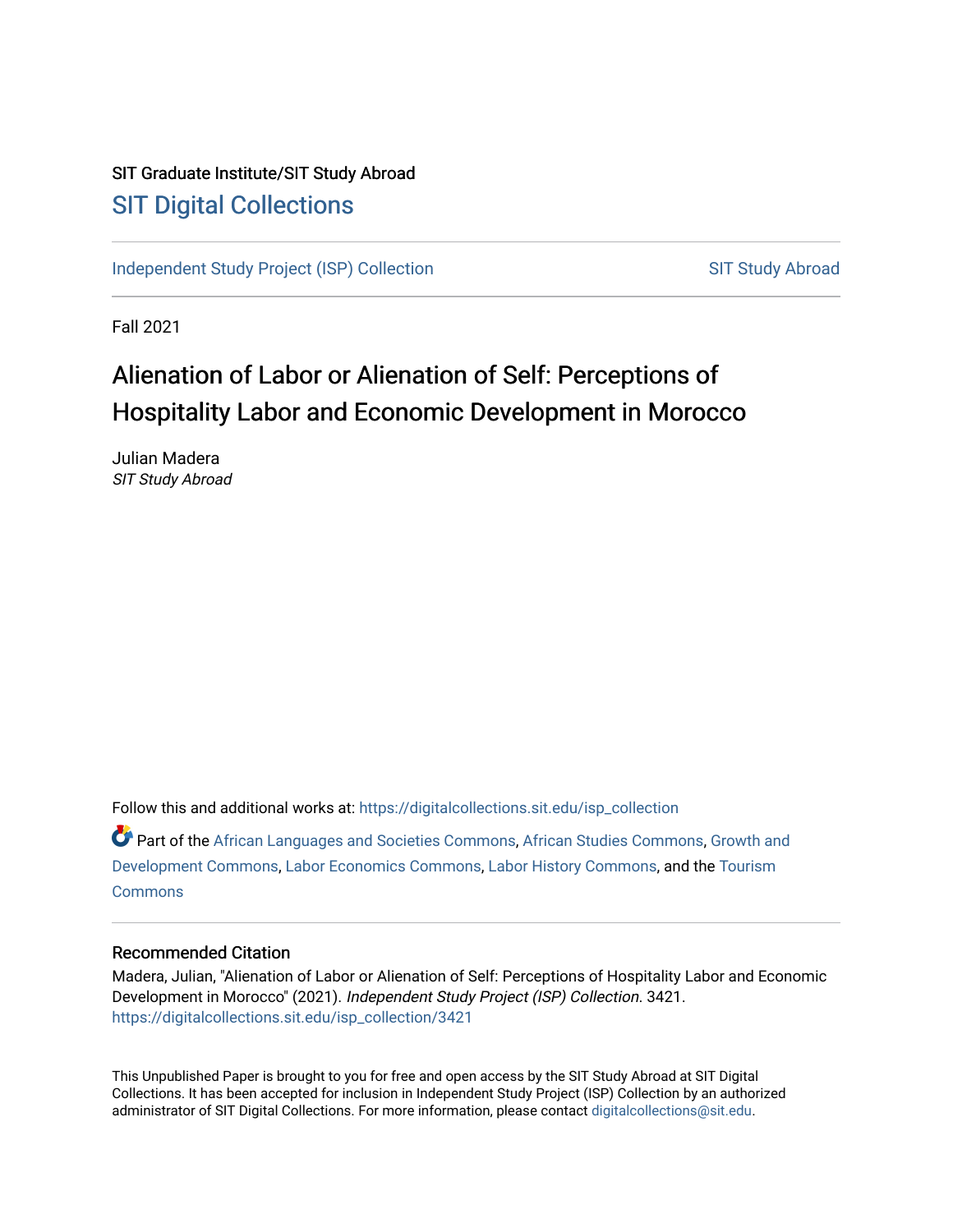## **Alienation of Labor or Alienation of Self**

### Perceptions of Hospitality Labor and Economic Development in

Morocco

Madera, Julian

Academic Director: Belghazi, Taieb

Advisor: Hachim Ait-Mansour

Brandeis University

Anthropology, Politics, and International-Global Studies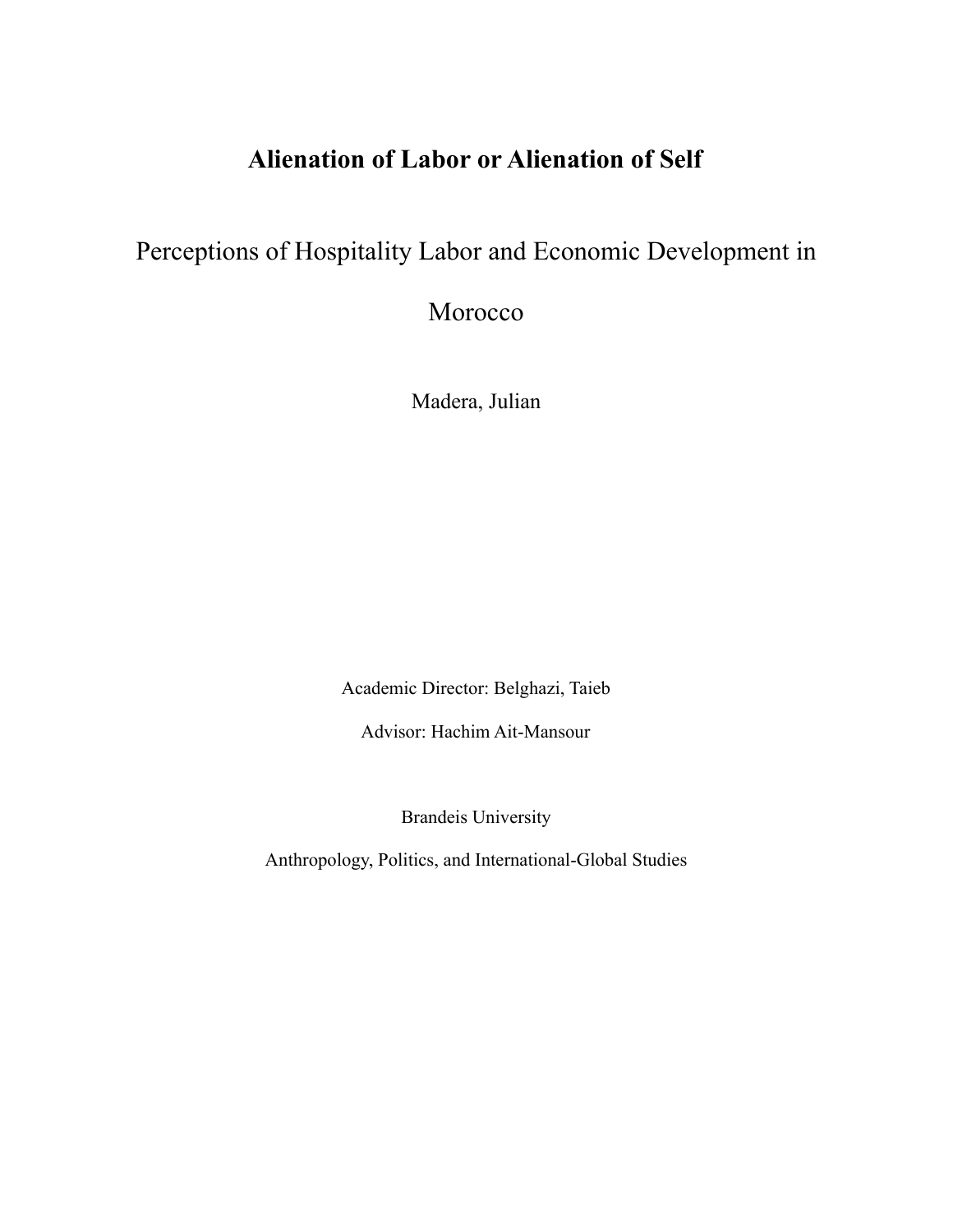#### **Abstract**

This work explores the relationship between a nation's economic shift to hospitality labor and a lower standard of living among the working class in said country. Specifically, the Moroccan economy's gradual increased reliance on service labor, particularly within the tourism industry. Standard of living in this work will be centered around well being understood through vocational fulfillment and perceptions of hospitality labor among service workers. In order to evaluate the standard of living among the working class, this work will utilize a comparative assessment of key interviews from three key sectors of the hospitality labor force: autonomist, alienated, and hospitality adjacent labor. All cases illuminated important aspects of service labor perceptions with unique values within each case interview. While alienated labor participants expressed a desire to withdraw from the industry due to a lack of vocational fulfillment, there was also a commonality of underemployment among their heavily university educated population. Hospitality adjacent and autonomist labor expressed a feeling of value that came with the multicultural connections through the tourism industry's propensity of international exchange. Despite all cases having a similar value in cross-cultural connection, the lack of skilled labor opportunities for university educated working class does not get addressed by an increase in tourism investment, thus causing an increased alienated labor population. This research takes thorough consideration of prior scholarly work done on economic development through tourism enhancement throughout the Global South, particularly in Morocco.

*Key Words*: labor alienation, underemployment, vocational fulfillment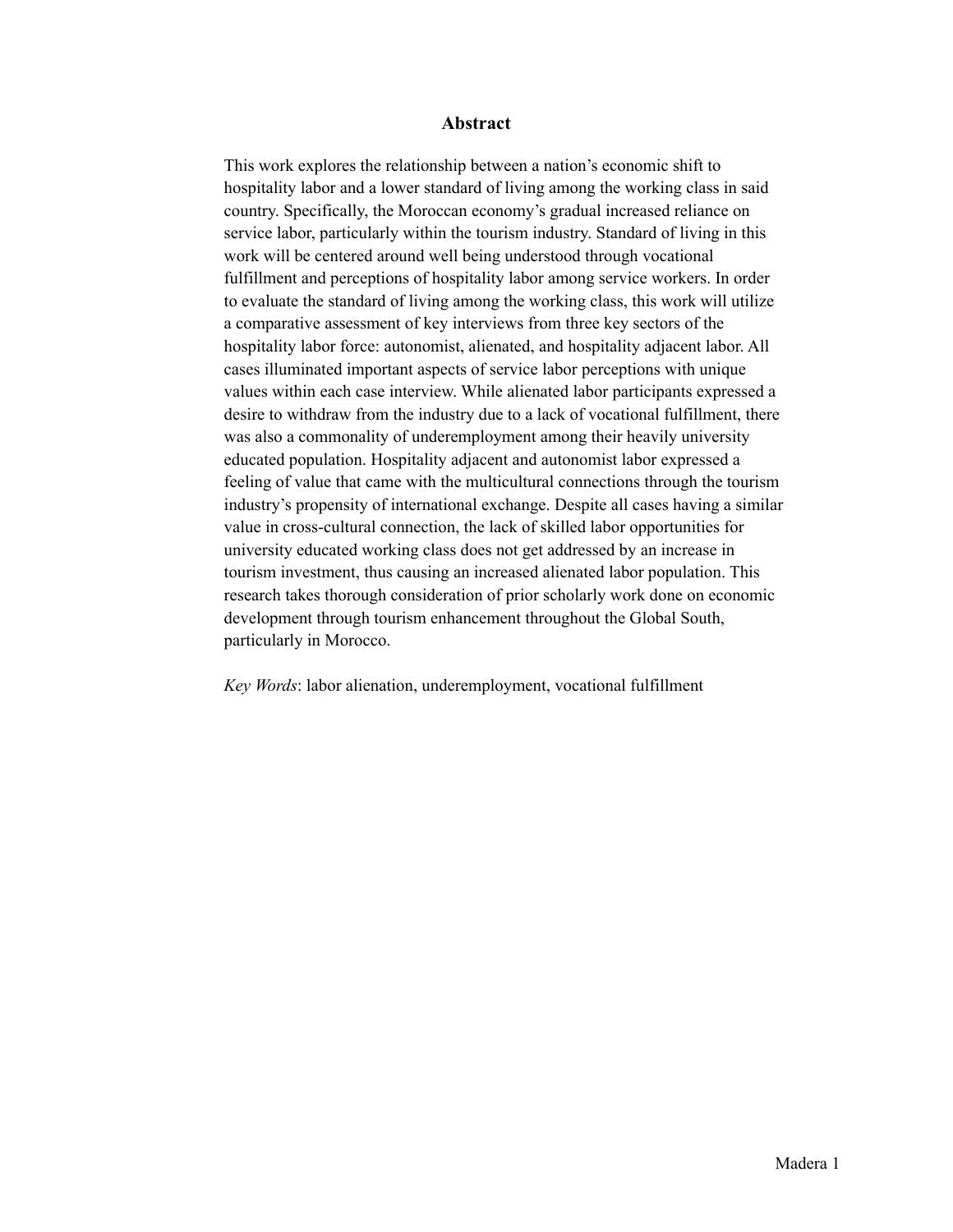#### **Acknowledgments**

Morocco, as vibrantly beautiful and hospitable as it is, was not originally in my research plans. The focus of this study was meant to be more centered around an island economy like Samoa. But political turmoil in the region forced me to look into new field research sites with a very small window of time to find one. However this turned out to be a blessing in disguise, as I could never imagine myself going anywhere different now that I have completed my studies there.

Entering Morocco, I felt very intimidated at first. The streets were filled with energy, chaos, and beauty. The cultural landscape was so admirable, but it was easy to feel like I did not belong in it, not knowing a single word of Darija Arabic. But the people I encountered were more than welcoming. I felt like I made more than helpful contacts in my research endeavors, but actual friends I can count on meeting when I inevitably return. Being a brown skinned person, I often felt out of place and unwelcome in my own home country, but there it was easy to feel like I belonged. So the people of Morocco and the entire nation as a whole are the first I would like to thank for their support in my overall experience.

I also want to express gratitude to my academic director, Dr. Taieb Belghazi, as he was the catalyst for my research approach as I took on field work. Beyond his academic consultancy, he was generally a kind and welcoming presence in my everyday life who I knew I could count on at any time. The entire SIT staff in general gave me nothing but confidence as I entered unfamiliar territory regularly.

Lastly, the United States Department of State and the Benjamin A. Gilman team. While travel advisory developments at the last minute caused me to no longer officially be a Gilman Scholar, the financial support was invaluable in my ability to afford living abroad as a student.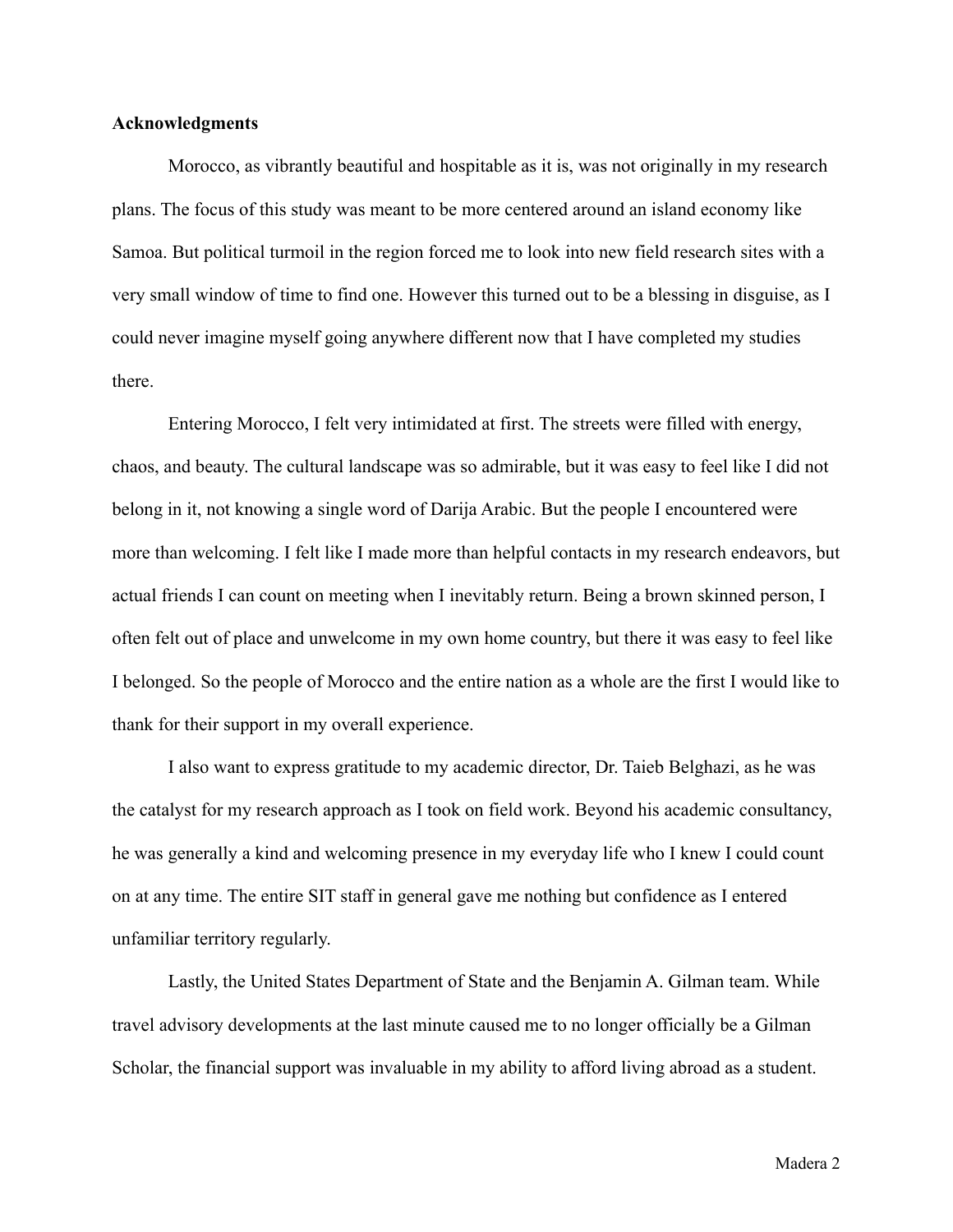### **Table of Contents**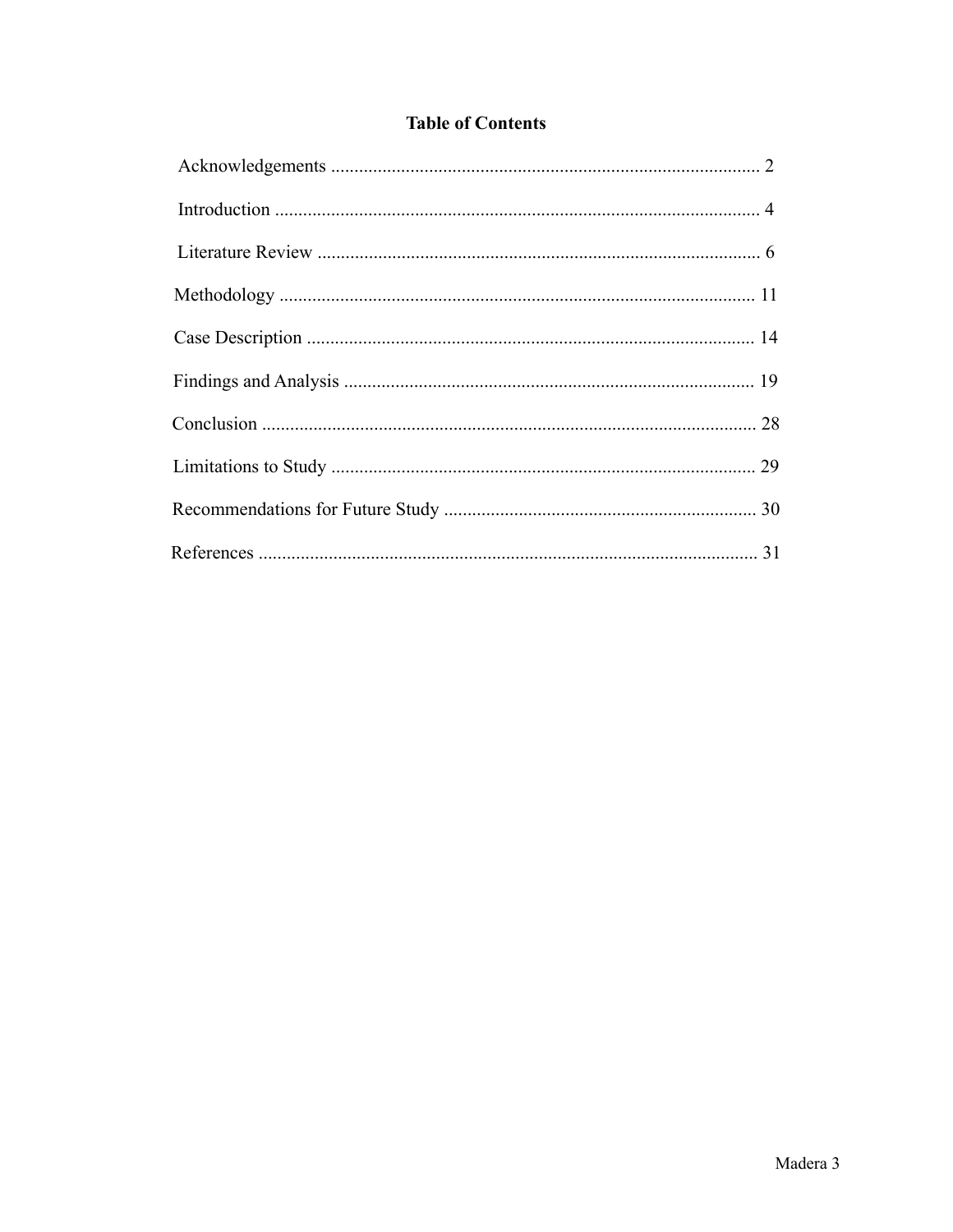#### **Introduction**

Economic development in the Global South has always been a point of debate among economists, activists, and any other key stakeholders wanting to see their state reach a point of sustainable growth. Every aspect from the states' prioritized industry to form a comparative advantage to the monetary policies that could stabilize prices are debated on by economists dictating the developing nation's fate. What often goes unnoticed in such a quantitative heavy field such as macroeconomic policy building, are the feelings of the people being affected by these exact plans. These developmental strategies are often shaped with little regard to the potential emotion that could be connected to their decisions, setting any grievance aside as the 'growing pains' of economic progress.

In other words, developmental policies are often shaped by omitting important questions. An economist could only ask 'what could we do to increase employment?' while forgetting to also question what value labor holds with that state's population. A NGO (non-governmental organization) director could ask 'what emerging industry should we train this labor force to work in?' without thinking about what this population values through their labor. Forgetting to ask these questions can lead key decision makers to implement economic policies that blindside the populations they are intending to help. Industry shifts and abrupt changes to labor options available for these populations are usually the root of discontent among these states' working class. Economists could rationalize these decisions by figuring that every macroeconomic policy will result in certain segments of the population feeling left behind and it is naive to assume you can satisfy everyone. While that is most likely true, there is an argument to be made that addressing the social values surrounding labor can help economists properly raise the standard of living. Conflating GDP, or even GDPC, with a higher standard of living is often what leaves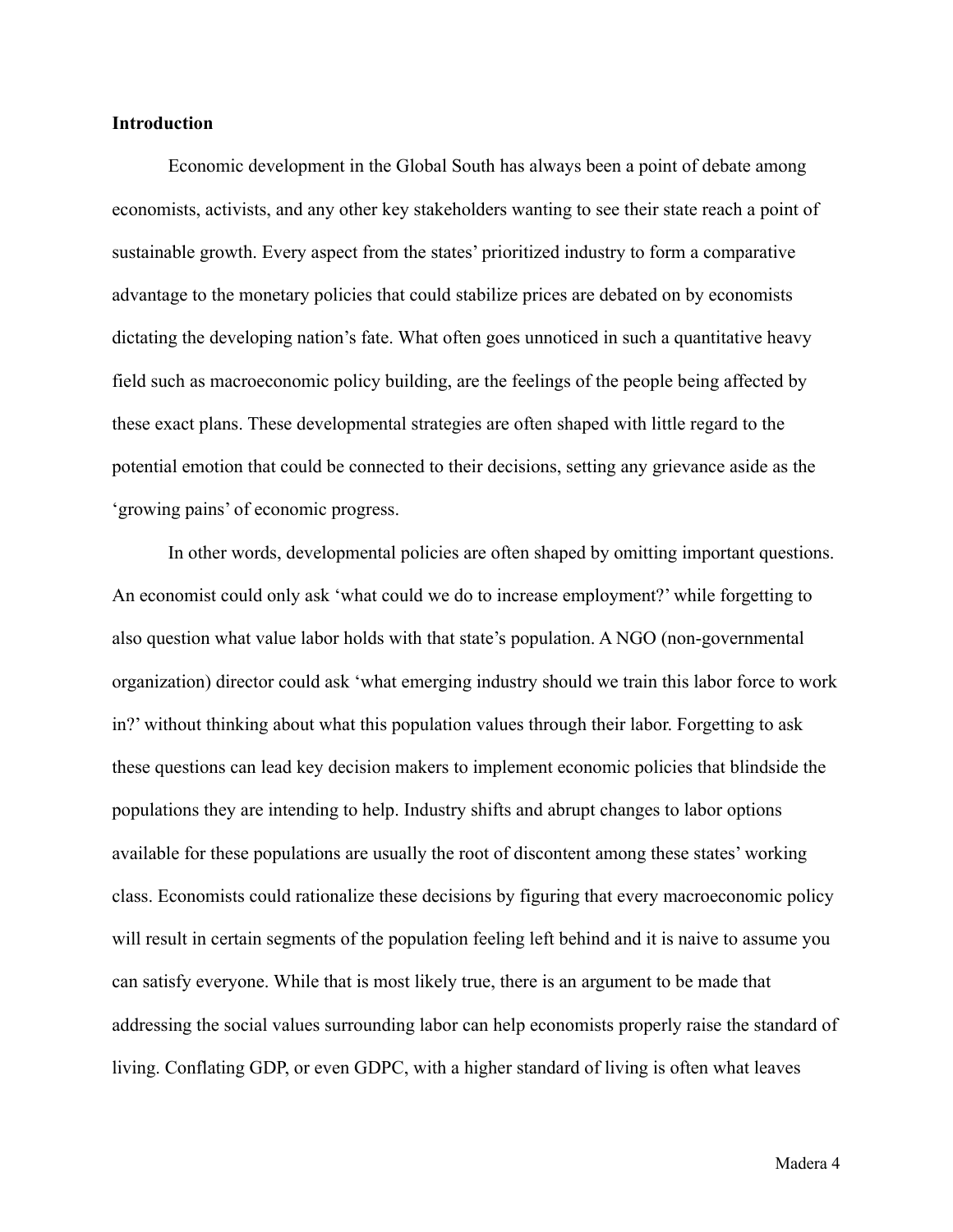labor populations in the Global South feeling unfulfilled and lacking agency. Accounting for what aspects of labor a developing nation's working class values can then help dictate which industries should be prioritized when shaping a sustainable economy.

An industry that is often suggested to prioritize among developing economies is tourism. At face value it appears quite practical: requiring very little resources, even at the human capital level. It would also give the working class the ability to move outside of the usually more physically taxing primary or secondary workforce into the service heavy tertiary workforce. However, the shift to a service economy that mostly caters to foriegn tourists carries its own potential burdens on that country's labor population. Economic opportunities become dictated by the global perception of that country's safety and hospitality. These concepts often become defined by a Western standard of expectations due to the majority of tourism consumption coming from the Global North. As an industry works to match the needs or desires of the consumers, there becomes a heavy risk of alienating the laborer from their product. If service workers in tourism feel that they are not being true to their identities through their vocation, a perceived lack of fulfillment could become a general issue among the population's working class.

The reason why labor alienation and perceptions of vocational fulfillment are centered in this research is because mental well being will be included in the aggregate assessment of the overall standard of living for the working class.While other key socio-economic variables will be assessed, the key aspect of well being will be focusing on vocational fulfillment due to the lack of proper research in this region of labor. As every developing nation has their own distinct culture, the results of this research will not be generalizable, instead it will attempt to offer insight on a state where others with similar economic conditions could find takeaways.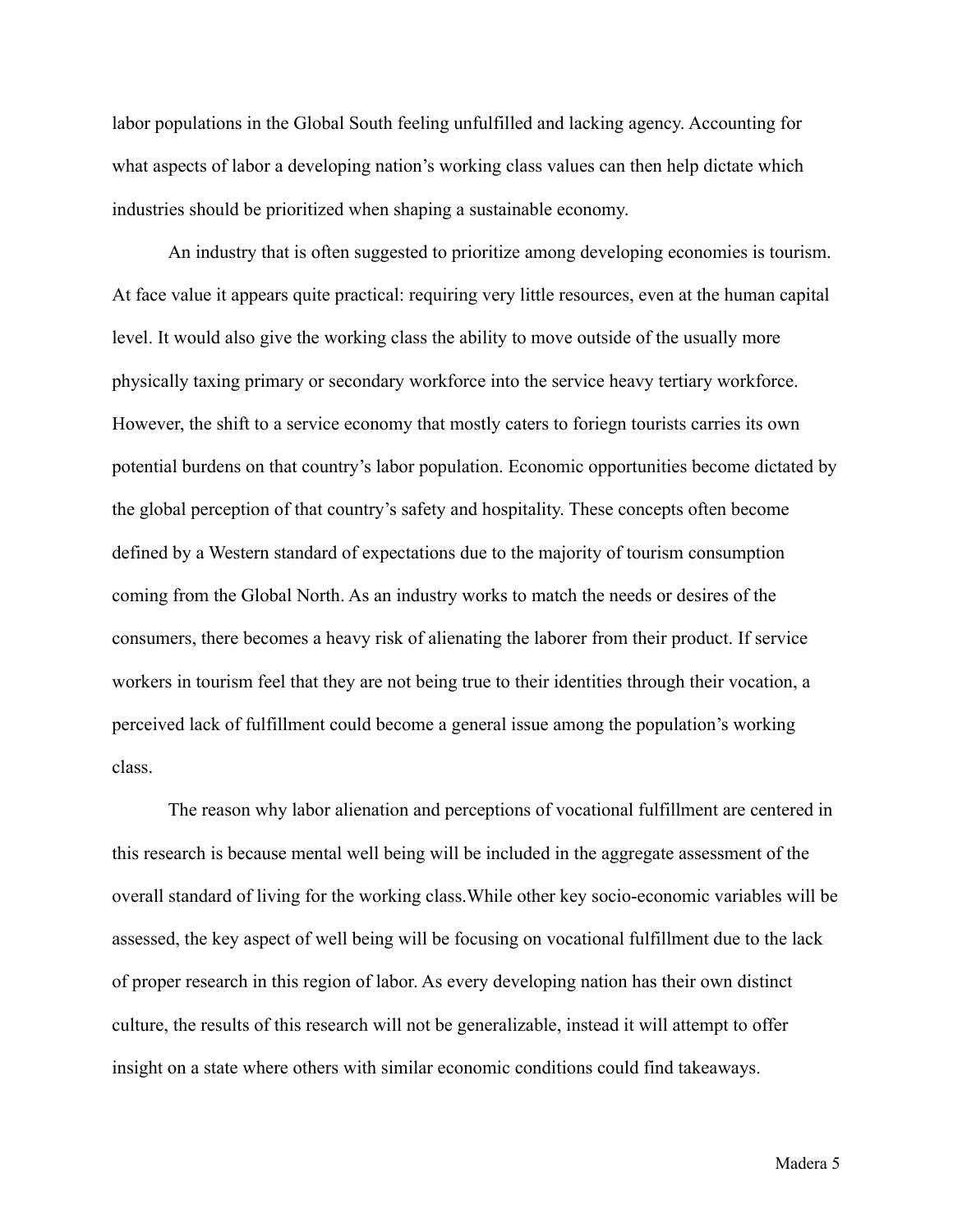The country of focus for this research is Morocco, a growing economy with a long history of multiculturalism. With a large majority of the population following core values of Islam and still maintaining steadfast traditions in everyday life, the dynamic between the service workers and a culturally globalized industry will be illuminating. Morocco is a unique place culturally, where the population has welcomed global socialization and yet still holds onto core national values, making their culture distinguishable in its hybridity. The tourism industry in Morocco has been consistently expanding in importance to the national economy for the past decade and has continued to offer more labor opportunities annually. <sup>1</sup> Even as the number of visitors coming into their country expands, Moroccan service workers have found ways to maintain cultural agency and adapt to the global economy. This paper will attempt to address the question of whether shifting the Moroccan economy to prioritize hospitality labor actually does increase the standard of living for the working class. Perceptions of labor fulfillment in Morocco will be based on a series of interviews conducted over a month-long period in three population hubs of Tangiers, Rabat, and Marrakech. This research will contribute to the greater conversation of vocational fulfillment being an economic right, even among the working class, when considering developmental policies. It will also raise the question if vocational fulfillment is a necessity among laborers, and if it can be substituted through other means such as spirituality or domesticity.

#### **Literature Review**

Research covering the labor perceptions of service work in the Moroccan tourism industry is crucial because developmental economic policies often prioritizes marginal monetary

<sup>&</sup>lt;sup>1</sup> "International Tourism, Receipts (Current US\$) - Morocco." World Tourism Organization, Yearbook of Tourism Statistics, Compendium of Tourism Statistics and Data Files, World Bank.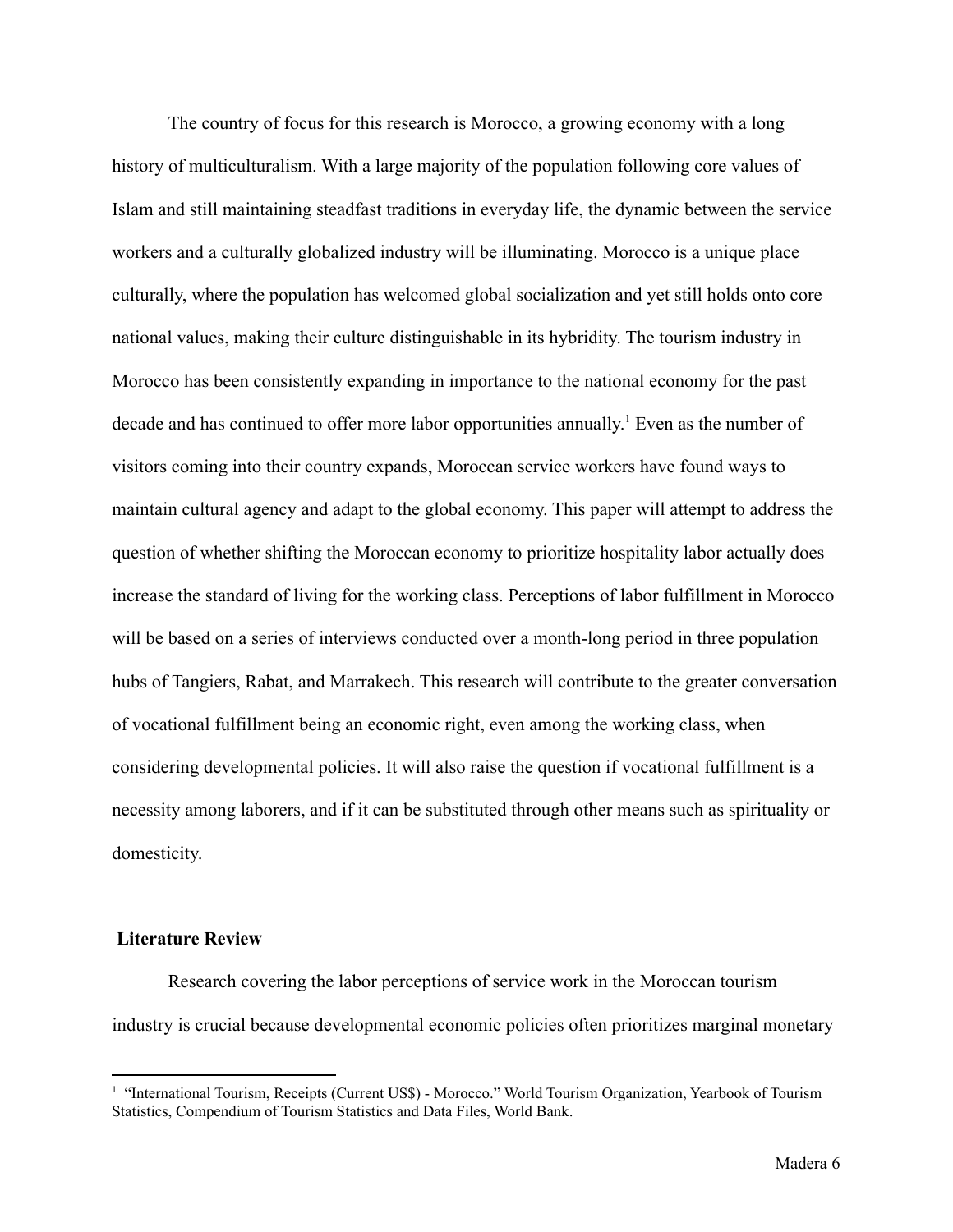gains over the working class' well being. Historically speaking, it has been a common occurrence where a post-colonial state in the Global South will attempt to diversify or even potentially modernize their economy through catering tourism services to the Global North's consumers. While there are many reasons for that decision, like the often untouched natural landscape in developing nations that is so culpable for utility, a key factor is the Global North's political or economic influence on these post-colonial states. Powerful developmental NGOs, often based in the Global North, are left surprised when a country's labor force is struggling to adapt to their suggested industry. This is because the state conditions that are assessed by policy makers are national resources and socio-economic, but rarely utilizing factors deeply ingrained in their culture. While there is literature focusing on what employment means to laborers, there is a key gap in research on hospitality service workers' concept of fulfillment. Particularly among service workers in developing countries, who would be more at risk of having their cultural agency stripped as they cater to a majority Westernized consumer base.

My research contributes to the literature by producing qualitative evidence through interviews or field notes that capture perceptions of labor among service workers, as well as explaining how Moroccan hospitality employment adapts to the increasingly globalized economy. This research not only complements previous literature focusing on socio-economic factors that contribute to the possibility of sustainable development through tourism, but also aims to add to them. I intend to focus on how addressing these perceptions of service hospitality early on can limit labor alienation, and if shifting to a tourism based economy actually raises the standard of living for the working class.

By arguing that economists should consider a perceived alienation from labor in their assessment of "standard of well being," this research can open the door to a needed conversation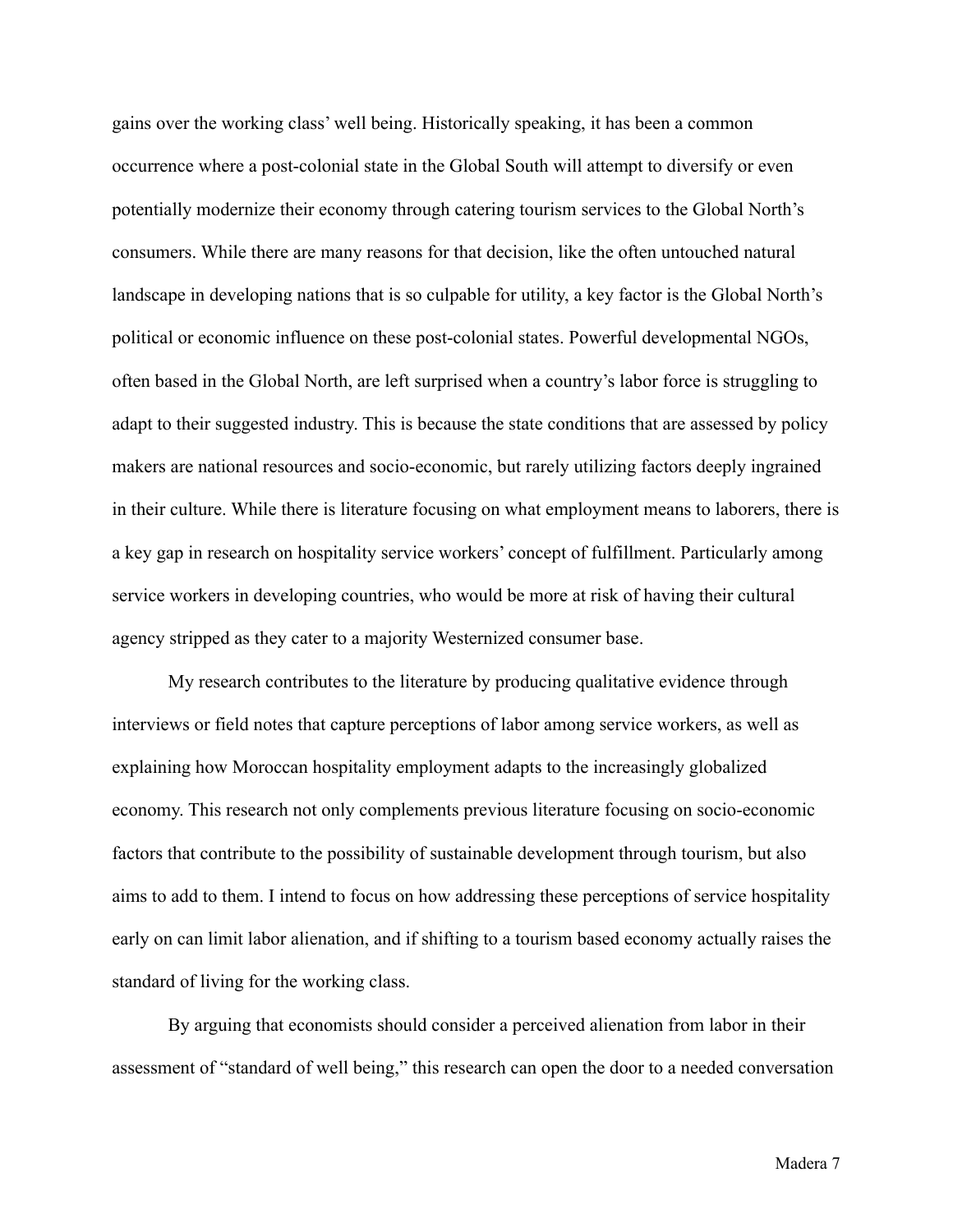regarding vocational fulfillment as an economic right. The positive and negative outcomes of a developing economy utilizing tourism as a main source of revenue are substantially documented, but there are also very few resources covering the effects of converting to a service economy has on the working class. This research will go beyond just GDP growth and open up for a more holistic view of hospitality labor in Morocco. This paper will consider the developmental outcomes of other countries that expanded their tourism industries along with Morocco's tourism growth as well, but labor conditions for the working class will remain centered.

There are several important sources that are vital to the focus of this research. Wan-Chen Po and Bwo-Nung Huang's (2008) analysis *Tourism Development and Economic Growth – a Nonlinear Approach*, is relevant for my work because it analyzes the nonlinear correlation between tourism development and economic growth. An underlying assumption that is implied through this research's focus is that aside from mental well being (measured through perceptions of vocation) all other socio-economic variables that come with shifting to a hospitality based service economy are positive towards development. Huang and Po's research attempts to address this assumption through a comparative 88 country analysis. The analysis utilizes the value "q*i*," defined as receipts from international tourism as a percentage of GDP, to measure the relationship between tourism growth and economic development. They found that under the correct statistical conditions (a q*<sup>i</sup>* below 4.0488% or a q*<sup>i</sup>* above 4.7337%) there is a significantly positive relationship between tourism growth and economic growth. However, any country with a value between 4.0488% and 4.7337% showed no evidence of a statistical relationship. Their conclusion highlights the nonlinear nature of economic development and the tourism industry, showing that these assumptions of growth are not always correct. An incredibly important detail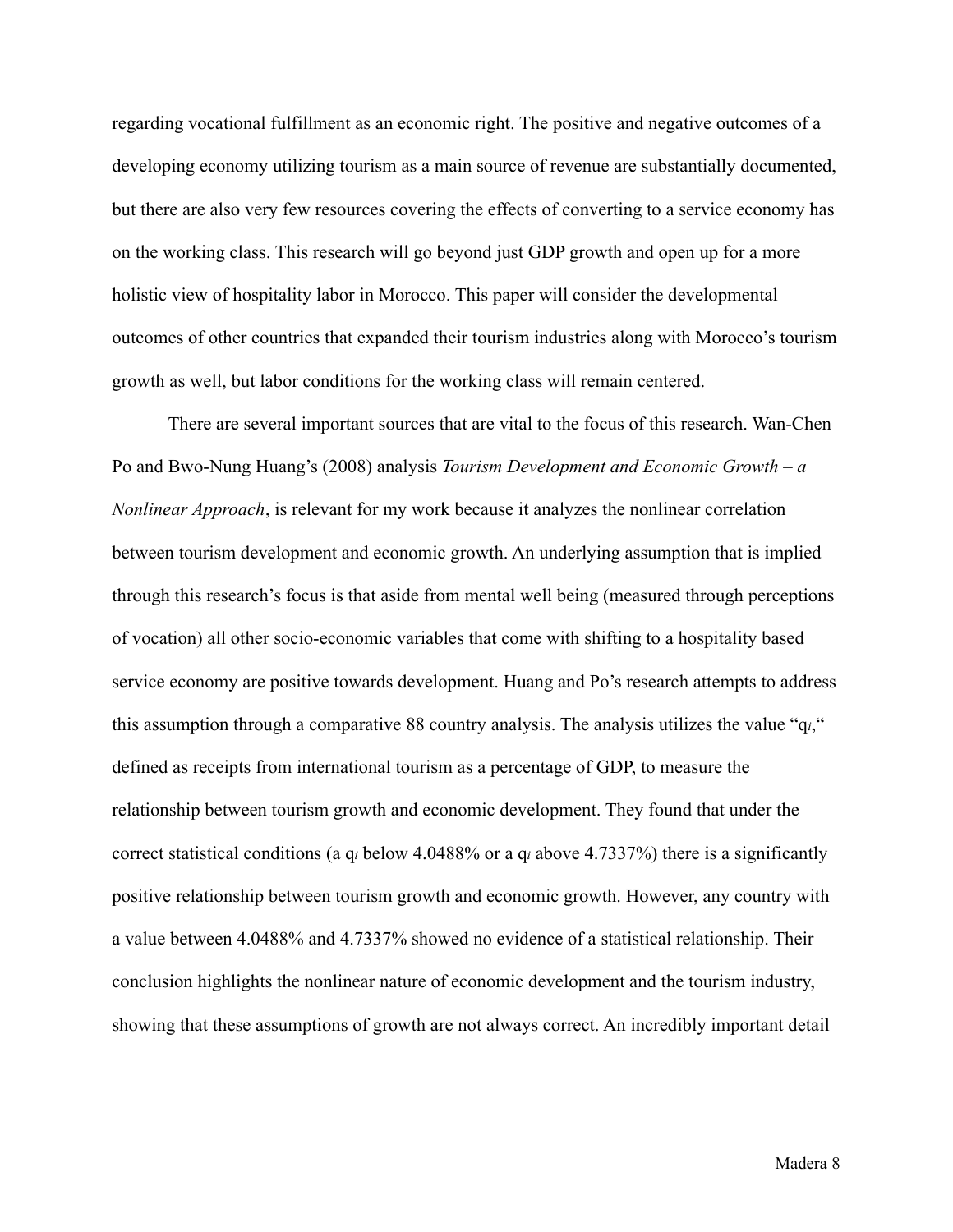to Po and Huang's results was the fact that Morocco was one of the countries sampled that met the criteria of a positive relationship between tourism growth and economic development.

Amin Sokhanvar et al's (2018) paper *Another Look at Tourism- Economic Development Nexus*, offers a more recent cross country comparative analysis of tourism receipts' statistical relationship with GDP growth. Sokhanvar utilizes Granger causality analysis<sup>2</sup> to compare the annual economic data of sixteen "emerging market economies" between the period of 1995 to 2014. Because this paper is utilizing mostly qualitative research, Sokhanvar's quantitative analysis of legitimacy to the assumption that more tourism equates to economic development becomes incredibly important. To form a nuanced understanding of such a large topic, it is important to address it from a macro-scale just as much as from a micro-perspective. This source effectively answers the macroeconomic question by ultimately concluding that the correlation should be considered case by case. Sokhanvar found that the only consistency among the countries' results was their lack of similarities. Their estimation results generate evidence for uni-directional causality from tourism to economic growth in three of the states while reverse relationship is detected for five others. Remarkably, no causality is obtained for seven out of sixteen emerging market countries, and finally, bidirectional causality is detected for one. These findings illustrate just how complicated of a question it is to ask if tourism growth leads to sustainable economic development. Handling the states through a case by case basis seems to be the most plausible way to answer this overall research question. Which is why this next source is coming from an intentionally Moroccan perspective.

Taoufik Daghri et al's (2018) paper *Communicating a New Vision Of Tourism: The Case of Volubilis, Meknès, Morocco*, grants insight into the realm of tourism development through

<sup>&</sup>lt;sup>2</sup> Granger causality is a way to investigate causality between two variables in a time series: the method is a probabilistic account of causality; it uses empirical data sets to find patterns of correlation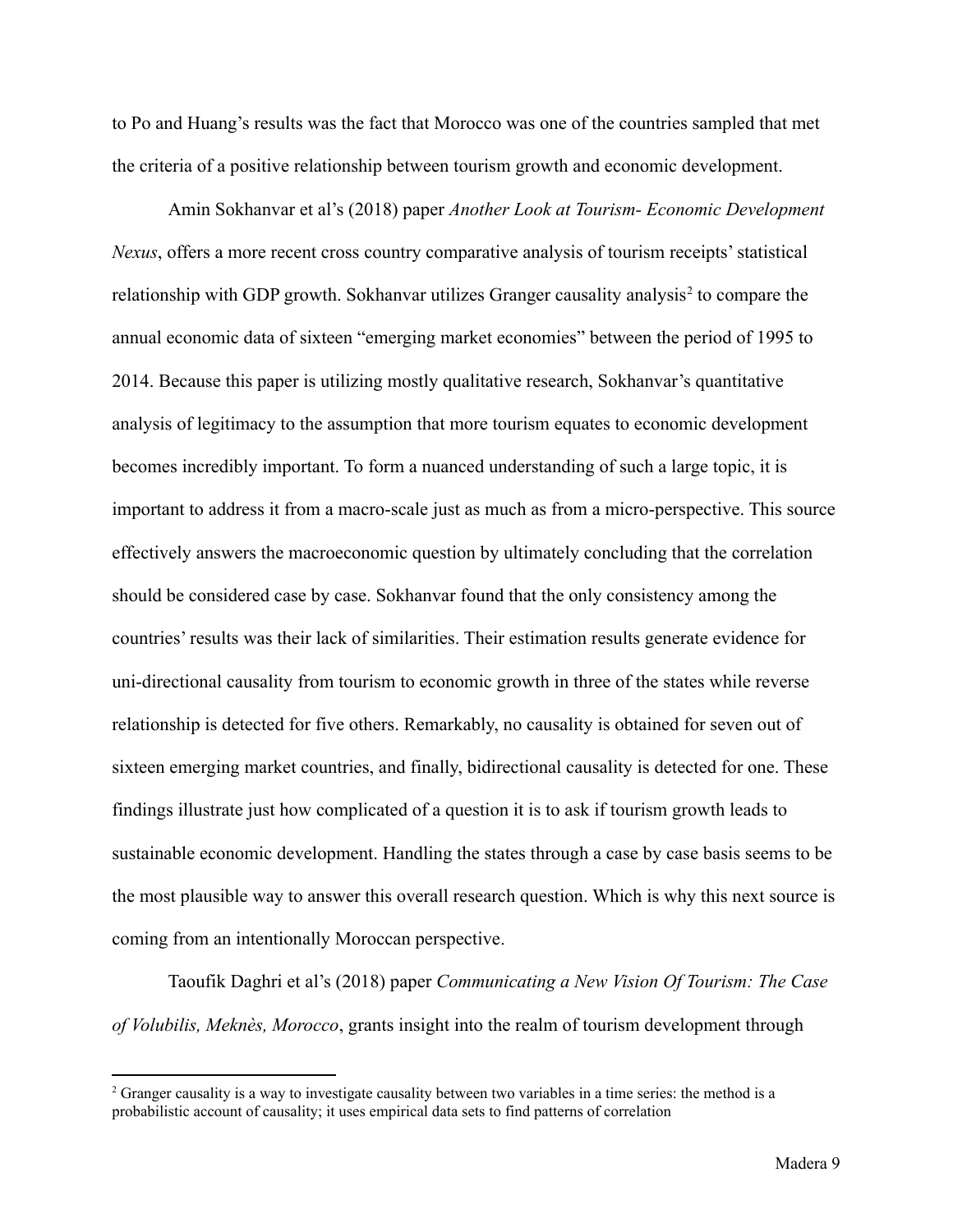research formulated by Moroccan academics. It is important to consider research conducted within the Moroccan academic community because it provides this paper with a more in depth understanding of their priorities when devising developmental strategies. Daghri claims that the millennial visitors from the Global North want a new experience of tourism that goes beyond "sun, sea, sand, and sex.<sup>3"</sup> They instead propose a concept of cultural tourism that is centered around the concept of a 'Smart Village.' They define SMART as standing for: social, moral, aware, responsive, and transparent: a tourism plan with the goal of bringing urban concepts into rural areas. The source argues that cultural tourism not only gives an opportunity for villages to modernize and reach the infrastructure standards of major urban hubs, but also enables agrian Morocco to have access to sustainable development in the global economy. These concepts are compelling to this research because it poses a scenario where tourism can spur economic development and maintain cultural agency. Workers not having to adapt their hospitality services to fit a Westernized standard could help prevent labor alienation as they transition into a tourism economy.

Mario Holzner's (2011) article *Tourism and economic development: The beach disease?*, assesses the volatility of the global tourism market and asks if there is a potential Dutch Disease Effect for tourism dependent countries long term. This research provides important context regarding consumer demands in the global tourism economy. If Morocco is consistently at risk of losing visitors in an industry they would potentially rely on, the market demand to cater services for Westernized consumers could jeopardize laborers' cultural agency. However, Holzner found that there was no danger of a Dutch Disease Effect in touristic economies. Remarkably, he concluded that tourism dependent countries do not face real exchange rate distortion and

<sup>&</sup>lt;sup>3</sup> Taoufik Daghri, Houda Jorio, and Samira Kasmi. "COMMUNICATING A NEW VISION OF TOURISM: THE CASE OF VOLUBILIS, MEKNÈS, MOROCCO." Economic and Social Development: Book of Proceedings (2018): 297.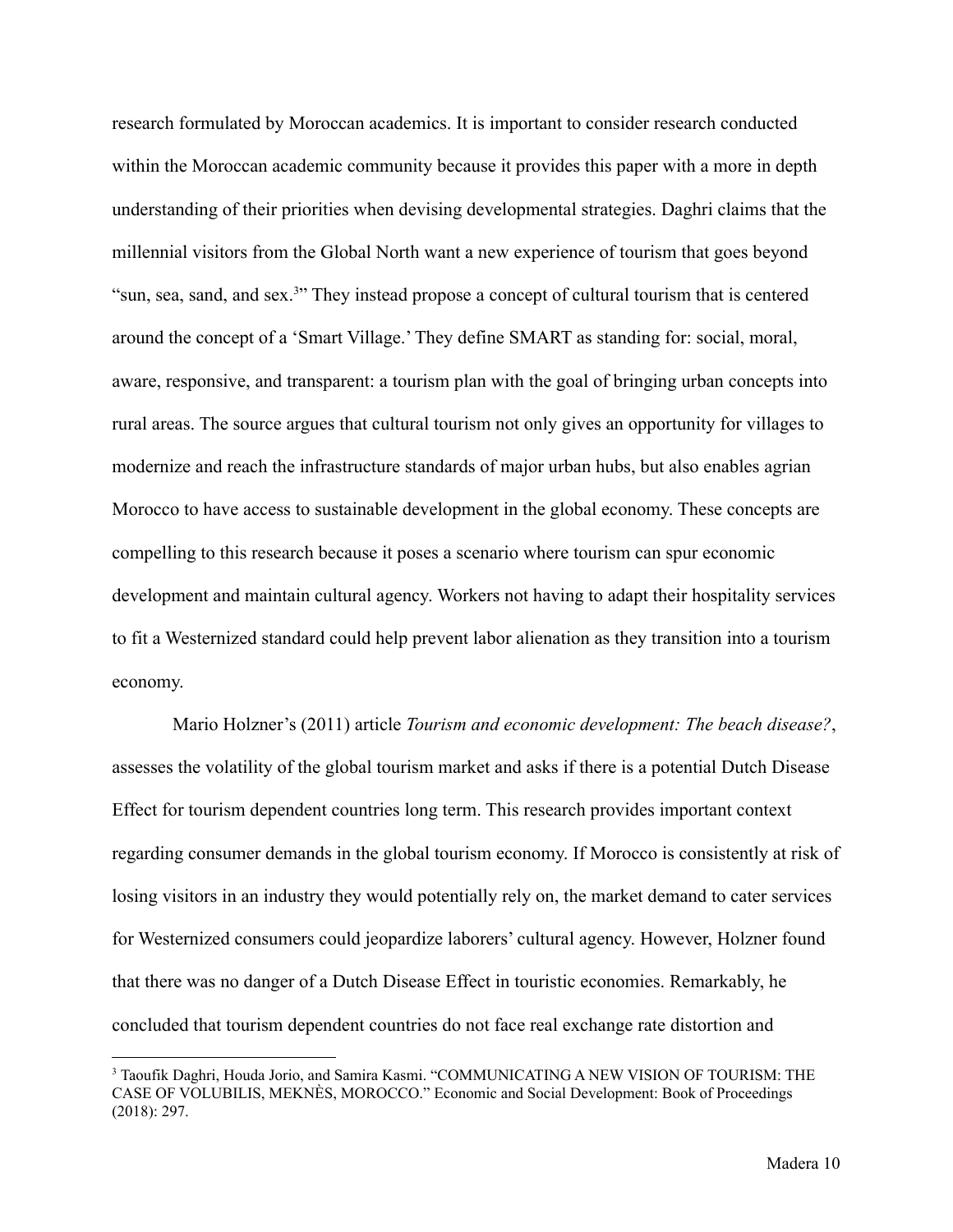deindustrialisation but higher than average economic growth rates. It is also worth noting that Holzner's research supported the continued notion throughout the literature that investment in physical capital is complementary to investment in tourism.

#### **Methodology**

This research utilizes triangulation, the hybridization of qualitative methodology, to collect more abstract data, such as perspectives on vocational fulfillment. While this research is heavily qualitative, quantitative analysis is used to address questions regarding macroeconomic development. This meant that as participant observation, individual interviews, and field notes were gathered, quantitative data regarding economic development in Morocco was used to contextualize the bigger picture of tourism's impact.

Because a question as big as 'do hospitality service workers in the Global South feel alienated from their labor?' can not be answered from a series of individual perspectives, the qualitative data will be used to offer insight on a subject with very little written on it before. However, because of an abrupt travel ban implemented by the Moroccan government, the window of field research was shorter than expected. Because a substantial amount of field notes and in person interviews were conducted, the complications in data procurement were mostly due to the lack of formal interviews completed. This missing element of qualitative data was aimed to be substituted with one on one interviews via digital platforms (i.e. Zoom, Whatsapp Audio). Although interviews through a digital medium have the risk of not producing the same form of responses from participants, questions were phrased to at least require detailed responses.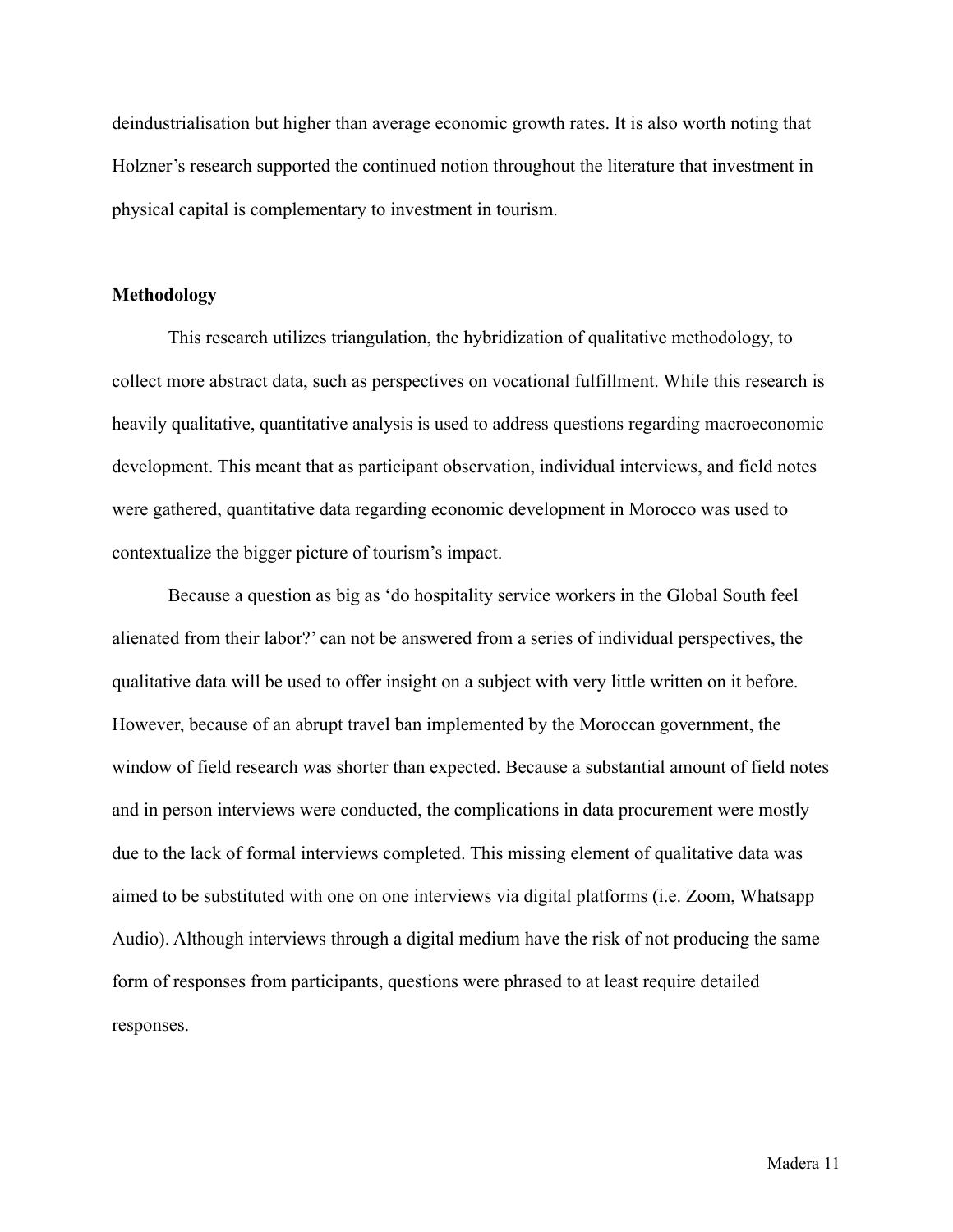Qualitative data was collected over a period of three months, beginning September and ending in December of 2021. Field notes were written on a variety of experiences, from everyday interactions, to more specific observations witnessed through different avenues of tourism. These avenues of tourism included conventional resort tourism, cultural tourism, eco-tourism, agricultural tourism, and backpacking tourism. Conversations with hospitality (including hospitality adjacent) workers and observations of services provided were the most frequent subjects of the field notes.

Interviews were conducted through a series of methods, some via informal conversations others in formal interview format. Because of the relatively small window to hold interviews, this research will attempt to ascertain big picture takeaways from a limited sample size. The qualitative analysis of tourism from a development standpoint will ideally supplement a nuanced conclusion even with the slight qualitative set back. Along with informal participant observations and conversations, data regarding perceptions of hospitality labor will be centered around three key interviews. Each interview was conducted in an organized setting with verbal consent from the participant that their answers could be used for this research. Although these three participants could not encapsulate all aspects of hospitality labor in Morocco, they still covered three important sectors of tourism and labor.

The first key interview was with a tourist guide and business owner from Tangiers named Karim. Karim represents two segments of Moroccan tourism labor that provide an important perspective: a member of the business owning class and producer of cultural tourism experiences. Under Karl Marx's original definition of objective alienation of labor, Karim is not actually alienated because he owns the means of production.<sup>4</sup> However, because this paper is focusing on a subjective alienation of labor, where a worker perceives alienation regardless of

<sup>4</sup> Marx, Karl. Economic and Philosophic Manuscripts of 1844 . [1st American ed.], International Publishers, 1964.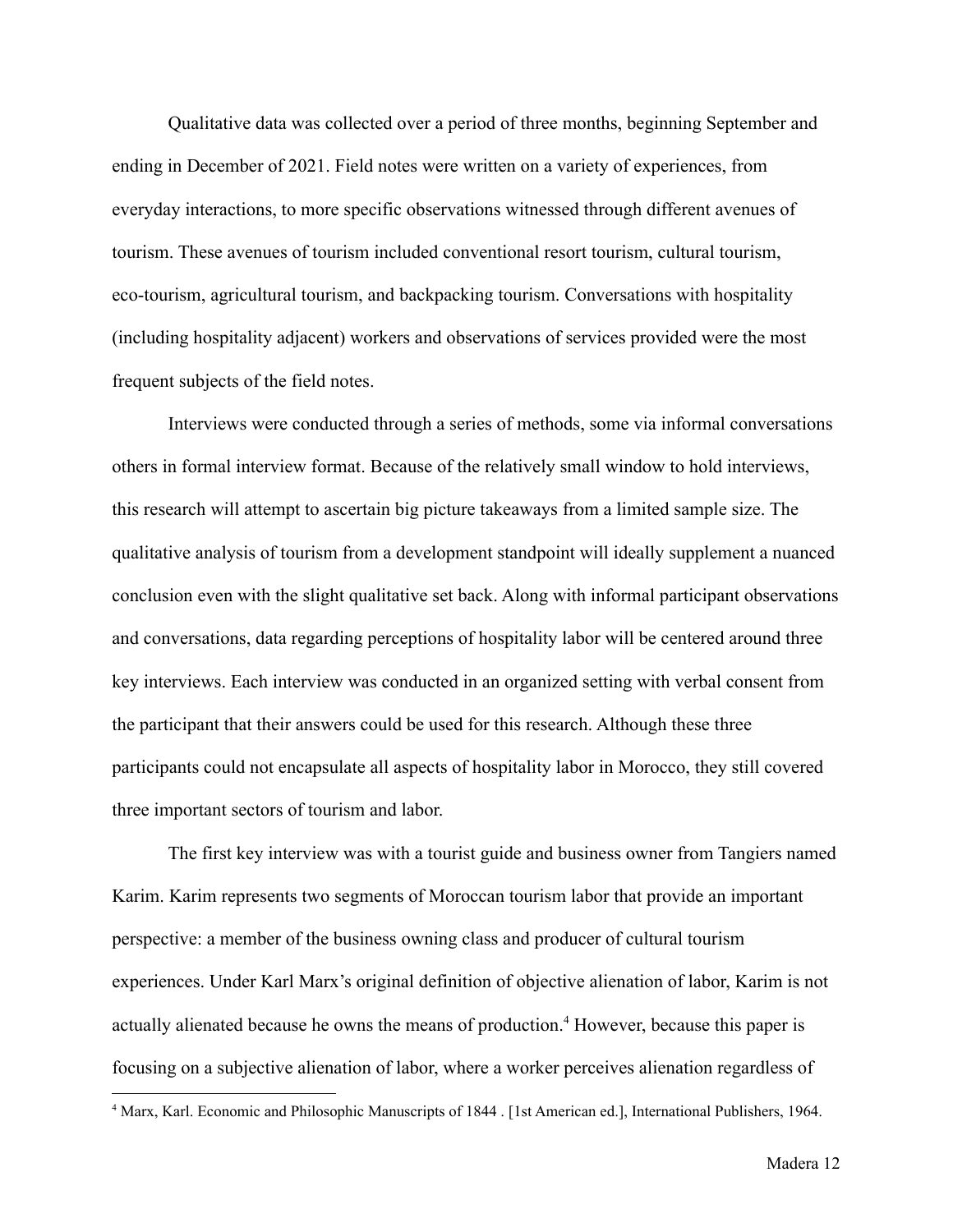whether they own the means of production or not, Karim's perspective was very valuable. Karim provided answers to the question of vocational fulfillment being rooted in production agency. Focusing on cultural tourism is important to this research as well, particularly when considering Taoufik Daghri's belief that it is the best avenue for sustainable economic development.

The second interview was with a hotel front desk receptionist living in Rabat named Said. Said provides a perspective from a conventional form of tourism while representing the 'unskilled<sup>5</sup>' segment of the service labor sector. This segment is objectively alienated from their labor, but the goal of this interview was to find out if he was subjectively alienated as well. Having a master's degree in Arabic Linguistics, Said also spoke for a segment of the population that was overqualified for their position.

The final formal interview seeked perspective from an  $AirBNB<sup>6</sup>$  host residing in Rabat's 'Old Medina' named Abdel. Abdel represents a segment of labor that this paper would classify as hospitality adjacent. Because his profession as an IT professional is not specifically in the tourism industry, but still makes passive income from the hospitality industry thus defining his work as hospitality adjacent. Perception of tourism labor from a stakeholder in the hospitality industry who also holds complete vocational sovereignty from it is crucial to identifying core value in tourism growth outside of the Moroccan working class.

Because every interviewed participant was some form of a stakeholder in the Moroccan tourism economy, it seemed important to grant them partial anonymity in the paper. First names, general location, and their monetary connection to the tourism industry were included while intentionally omitting their full names, exact residences, and any identifiable information of their employment facilitators. Partial anonymity was important to ensure all answers were as genuine

<sup>&</sup>lt;sup>5</sup> Defined by needing no formal degree to obtain the position

<sup>6</sup> Airbnb is an online marketplace that connects people who want to rent out their homes with people who are looking for accommodations in that area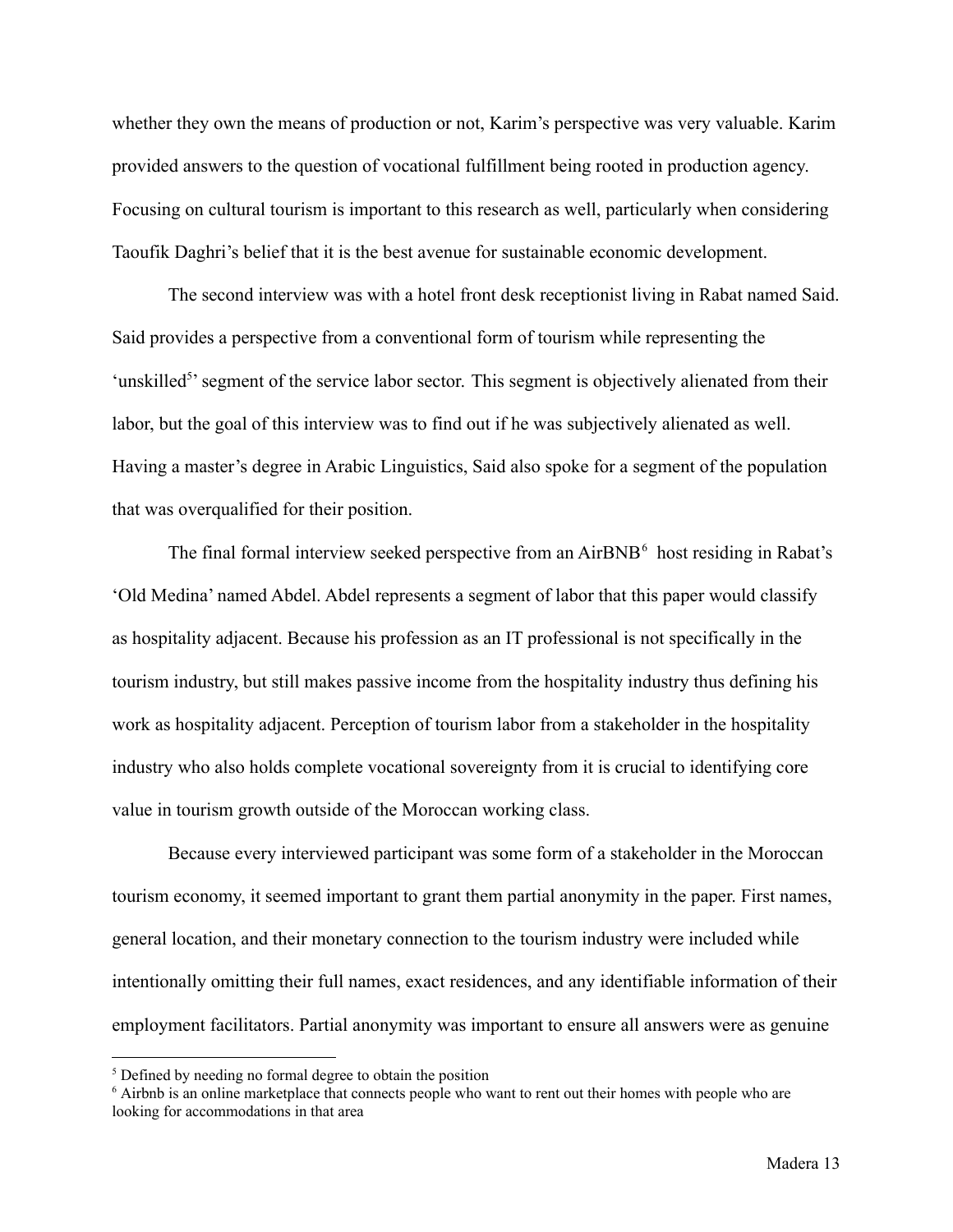as possible when asking their opinions on an industry they were financially dependent on. This anonymity was granted without request as the participants never appeared worried about the opinions they shared. This potentially could have been because they were immediately notified of their partial anonymity before beginning the formal interview. Informal conversations were less clarified over the course of having them with participants due to the spontaneity of pertinent information coming up. Because the participants were always aware of the researcher's purpose of interaction and reasons for being in Morocco it seemed implied that some conversations would contribute to field notes.

While this research takes a particularist approach with the qualitative evidence gathered, quantitative macroeconomic data utilizes comparative analytics to produce findings. Of course specific socio-economic data tied to Morocco's tourism industry will be considered as well, it is important to evaluate other states with similar makeup as well. Utilizing a comparative method with states that have already had a history of development being tied to tourism growth will hope to prove/disprove this paper's assumption that all factors are positive aside from 'well being.'

#### **Case Description - a Current Assessment of Moroccan Tourism and Labor**

Tourism in Morocco makes up an important and statistically underrepresented facet of their economy. Morocco's tourism industry has steadily increased its GNP impact along with total foriegn receipts since 2015.<sup>7</sup> Remarkably, the number of tourists going into Morocco has consistently risen since 1995, growing from 2.75 million to over 13 million visitors in the present day. <sup>8</sup> Tourism within the country goes beyond just foriegn consumers, with domestic tourism

<sup>7</sup> "International Tourism, Receipts (Current US\$) - Morocco." World Tourism Organization, Yearbook of Tourism Statistics, Compendium of Tourism Statistics and Data Files, World Bank

<sup>8</sup> "Tourism in Morocco." Worlddata.info, World Data, 19 Dec. 2019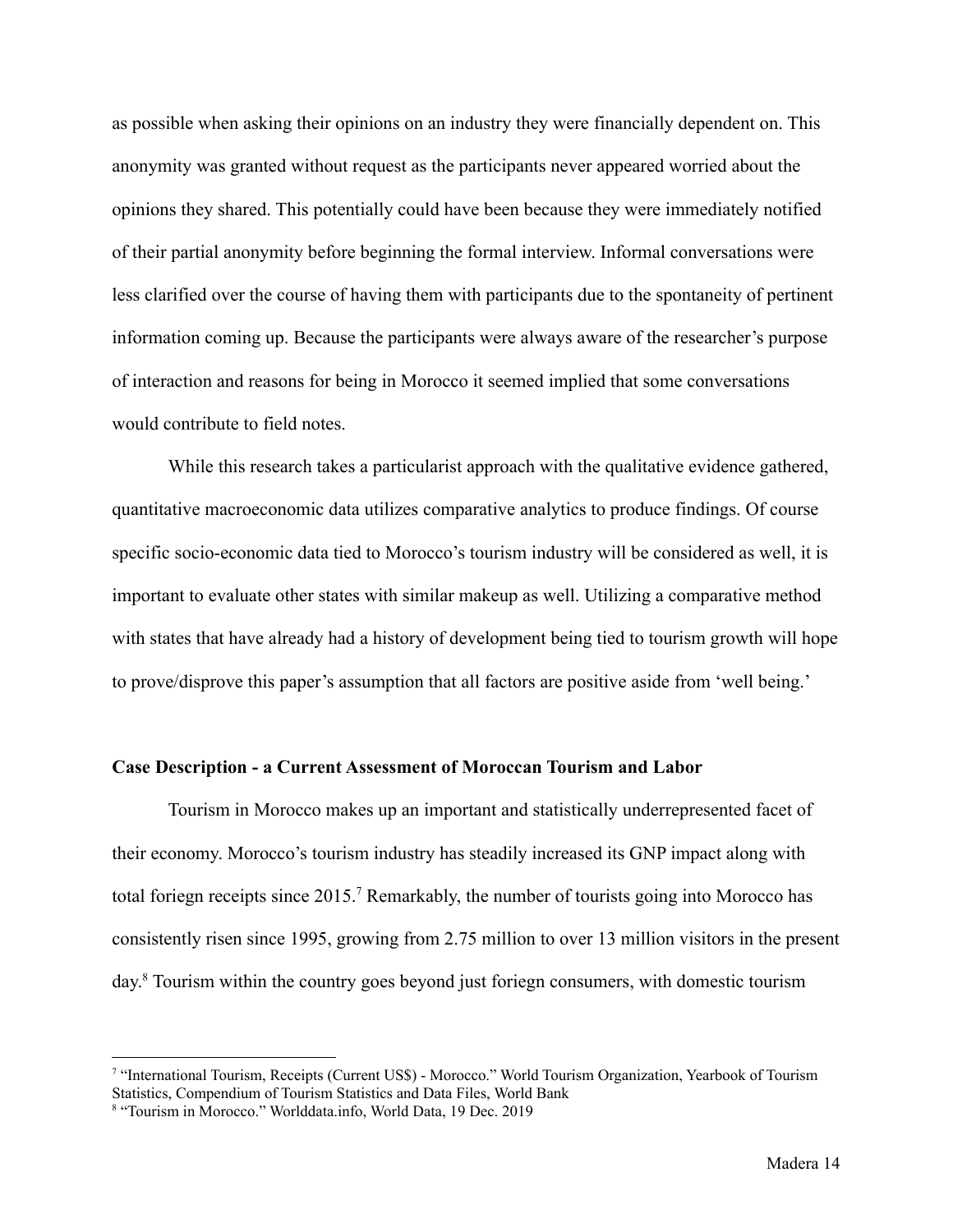making up a substantial 38% of total industry expenses.<sup>9</sup> Because many ideal potential tourism destinations for Moroccans require a Visa to even visit, vacationing within the country is often seen as a more realistic option.



Data in the chart are given in millions of tourists. The red line represents the average of all 6 countries in Northern Africa.

```
10
```
This consistent stream of tourism from within Morocco enables employees working within the economic sector to have year-round income. The Moroccan Ministry of Tourism recorded in 2019 (a pre-covid impact period of tourism) an estimated 565 thousand Moroccans working in the tourism industry, roughly 5% of overall national employment.<sup>11</sup> While this number is sizable, it only scratches the surface of tourism related employment in Morocco due to these numbers only addressing labor within the formal economy. The informal economy in Morocco makes up an incredibly large segment of labor opportunities within the country, however it often goes unreported because the sector has been historically difficult to document.<sup>12</sup>

<sup>9</sup> Ibid

<sup>&</sup>lt;sup>10</sup> "Tourism in Morocco." Worlddata.info, World Data, 19 Dec. 2019

<sup>&</sup>lt;sup>11</sup> Sasu, Doris Dokua. "Topic: Tourism Industry in Morocco." Statista, 2021.

 $12$  Aksikas, Jaafar. "Prisoners of Globalization: Marginality, Community and the New Informal Economy in

Morocco." Mediterranean politics (Frank Cass & Co.) 12, no. 2 (2007): 251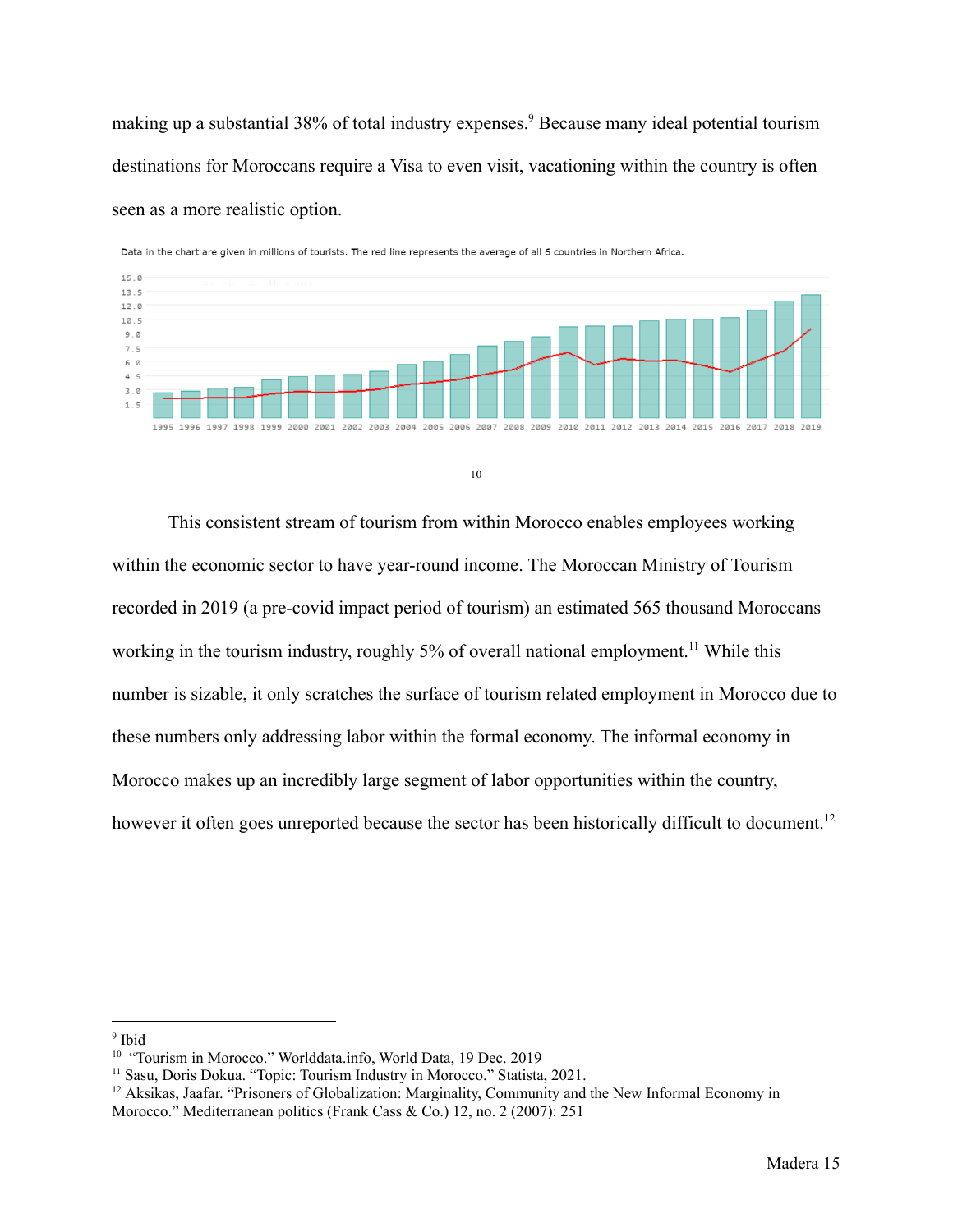

The labor outlook for the formal economy is relatively more straight forward than the informal economy of Morocco. By occupation, the labor force can be divided into three categories: agriculture, industry, and services. Similar to the primary to tertiary labor categorization system, agriculture includes anything relating to the extraction of raw materials like farming, fishing, and forestry. Industry encapsulates mining, manufacturing, energy production, and construction. Services cover government activities, communications, transportation, finance, and any other economic activities that do not produce material goods. Under these definitions, 39.1% of the labor force works in agriculture, 20.3% in industry, and 40.5% are in service employment.<sup>14</sup> Evidently, Morocco's labor data shows that they are a service sector economy by the thinnest of margins, but agriculture and industry still play a vital role in the labor market. With no particular specialization or reliance on any one sector, this data meets the criteria of a country open to economic transition. However, while these numbers offer insight on more recognized forms of labor, it is important to note this data does not provide the

<sup>&</sup>lt;sup>13</sup> Moroccan Ministry of Tourism

<sup>14</sup> "CIA Factbook: Morocco ." Central Intelligence Agency. Central Intelligence Agency. Accessed December 14, 2021. https://www.cia.gov/the-world-factbook/countries/morocco/#economy.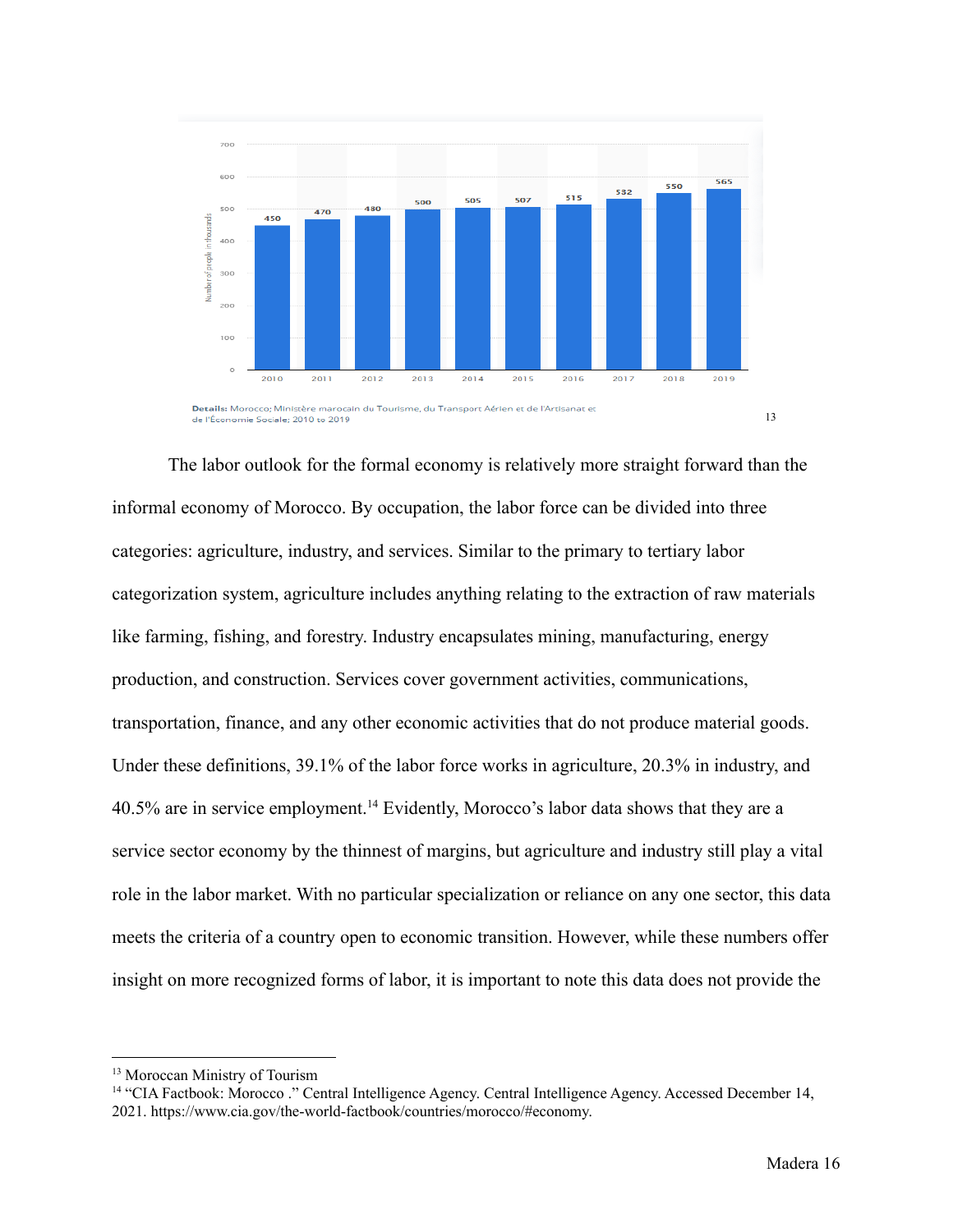entire labor outlook. The informal economy of Morocco plays a massive role in Moroccan service labor and their growing tourism industry.

To give an idea of how underrepresented the informal economy is in recorded Moroccan data, just see the official labor force. The official Moroccan labor force in 2020 was a total of 10.399 million eligible workers. The total population of Morocco in that same year was 36.910 million with around 24.419 million citizens between the age range of 15 to 64 years old. If the official mandatory retirement age in Morocco is 65 and the eligible working age is 15, then that would mean there was a gap of about 14 million possible workers not in the labor force.<sup>15</sup> Of course this does not mean there were exactly 14 million citizens that were excluded from the labor force. Numerous variables could have led to some of the 14 million not participating in the workforce, like being a full-time student, mentally or physically disabled, an active duty soldier, or even a woman socially pressured to caretake her children. But even these many reasons would not be enough to logically justify 14 million people being missing from the official labor force.

The stark disparity between the eligible working population and the official labor force should highlight just how significant of a presence the informal economy has in the Moroccan labor market. This is particularly in Morocco urban centers, where a strong majority of the working population is employed outside the "formalized national economy.<sup>16</sup>" The term 'informal economy' was first established by the International Labor Organization (ILO) when they used it in a report after they noticed the proliferation of casual labor in the Global South.<sup>17</sup> The ILO identified seven characteristics that these forms of labor had in common: easy access to the activities involved, use of local resources, family-based ownership of the enterprises, limited

<sup>&</sup>lt;sup>15</sup> "CIA Factbook: Morocco ." Central Intelligence Agency. Central Intelligence Agency. Accessed December 14, 2021. https://www.cia.gov/the-world-factbook/countries/morocco/#economy.

<sup>17</sup> Ibid, 255 <sup>16</sup> Aksikas, Jaafar. "Prisoners of Globalization: Marginality, Community and the New Informal Economy in Morocco." Mediterranean politics (Frank Cass & Co.) 12, no. 2 (2007): 251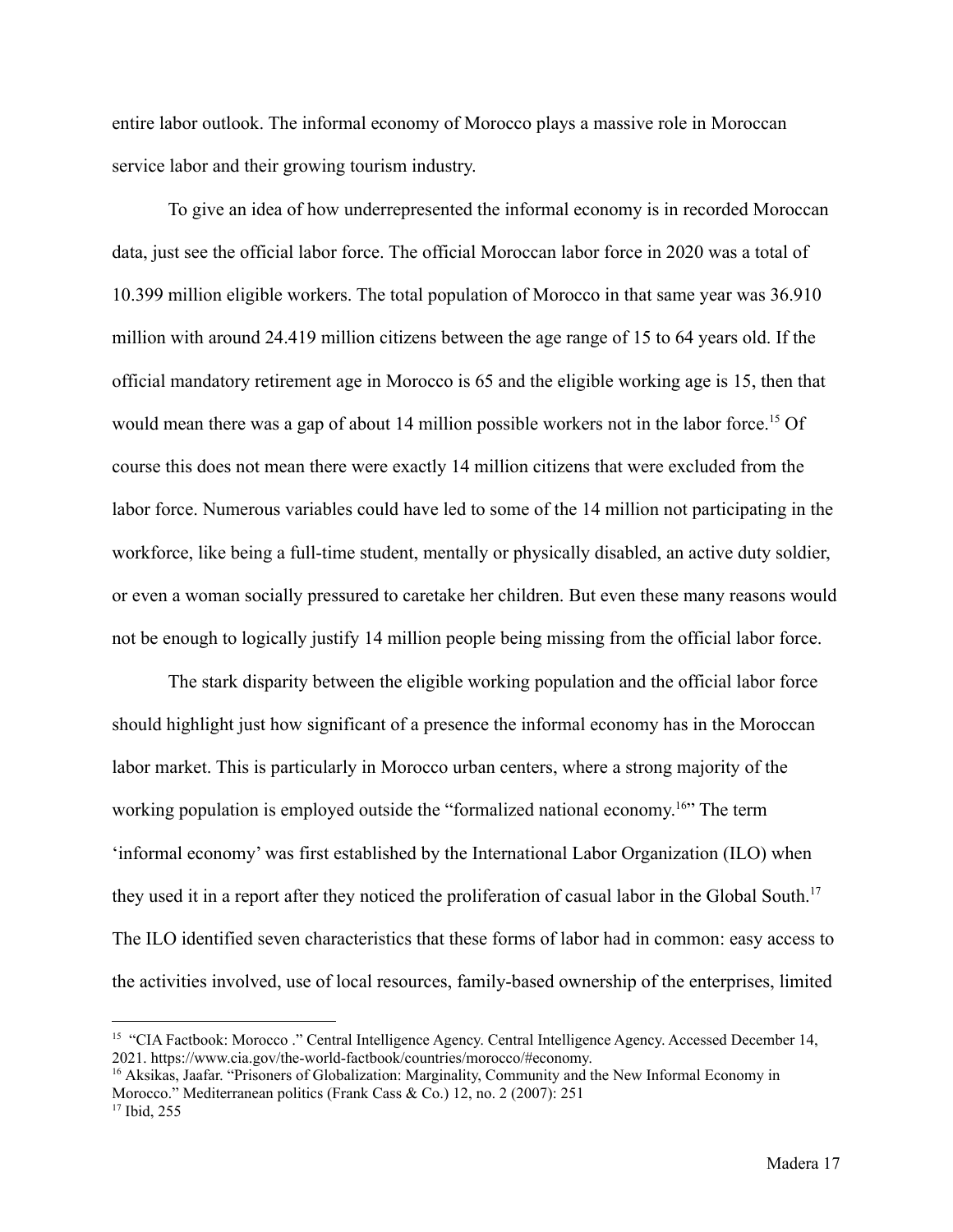size of transactions, use of simple techniques with a small number of workers, use of practical skills developed outside the official educational system, and unregulated markets with open competition. However, it should be said that many in Morocco are not in complete agreement over what the 'informal' in informal economy actually means.

Moroccan scholar Jaafar Aksikas argues that the informal economy, and even it's designation as informal, is problematic in nature. This is because he believes there is a stigma pushed on this form of labor by the Moroccan government and key stakeholders in their economic globalization. Because these forms of labor are often practiced by the lower class and difficult to regulate, the Moroccan government sees it as a sore sight in their economy, emphasizing that it is illegal labor.<sup>18</sup> While Aksikas acknowledges that the informal economy includes illicit activity like drug dealing and prostitution, he stands firm in his position that the form of labor works as a legitimate method to offer income for disadvantaged Moroccans. Even choosing to refer to the informal economy as "marginalized labor" instead, this method of labor is often witnessed through the form of small family shopkeepers selling homemade goods within the 'Old Medina.' The formal economy in Morocco is also intrinsically tied to marginalized labor, with services or money made through this sector often going back towards the formal economy.

The informal economy is an important aspect of tourism service labor in Morocco because this paper would define many of these employment avenues as hospitality adjacent. At the risk of slightly irking Aksikas, an easy example to use from the informal economy is a drug dealer. Because of the popularity of Islam in Morocco, many drug dealers rely on tourist consumers from the Global North, who usually come from religious backgrounds that permit the

<sup>&</sup>lt;sup>18</sup> Aksikas, Jaafar. "Prisoners of Globalization: Marginality, Community and the New Informal Economy in Morocco." Mediterranean politics (Frank Cass & Co.) 12, no. 2 (2007): 252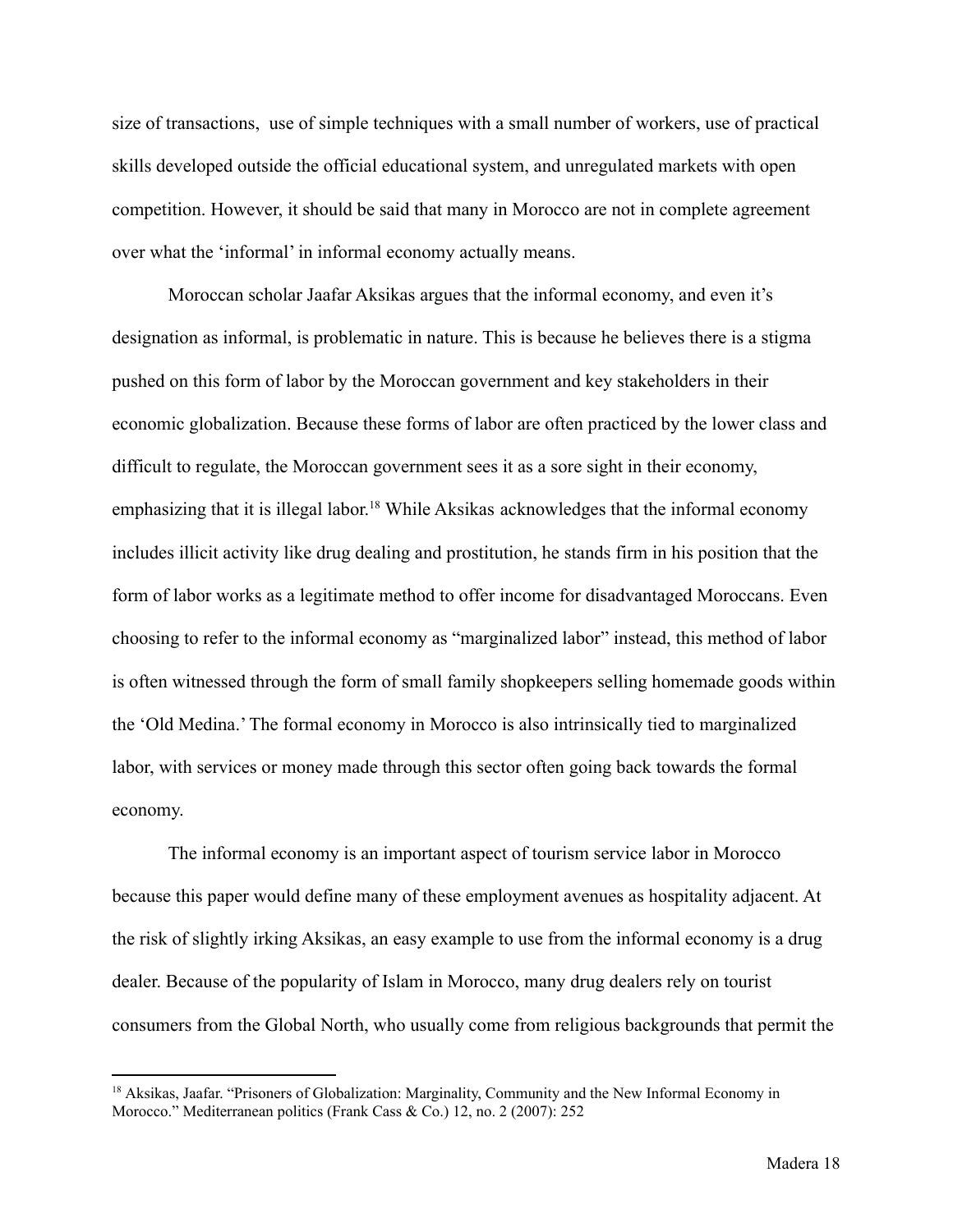usage of their illicit products. So in this case, a drug dealer is hospitality adjacent, not by definition a hospitality worker, but still possessing a monetary stake in the tourism industry. The same logic could be used for an elderly woman residing in the Rabat Old Medina who exclusively sells authentic Amazigh garments. Selling clothes is not a form of commerce that is strictly for tourists, but many visiting foreigners would be more likely to purchase these goods as souvenirs than a Moroccan who would most likely view them as traditional apparel.

These distinctions will be important for the remainder of this paper, because hospitality adjacent labor and the informal economy play a key role in navigating vocational agency as the global tourism industry grows in Morocco. Globalization, particularly in tourism, often leads to cultural Westernization of everyday work practices and services offered. However, the informal economy is seeing Amazigh get to make a living handcrafting items that have been a part of their heritage for centuries, a trade kept profitable by visiting foreigners.

#### **Findings and Analysis**

Even in an unexpectedly shorter window of field research, the takeaways and results from these experiences have unexpectedly uncovered a far more nuanced understanding of working class well being in the Moroccan tourism economy. As 'well being' in this research included a sense of vocational fulfillment (or at least some form of workplace happiness) into the assessment, the organizational method of laying out the findings will be via keynote interviews. With every perspective will also come contextualization or illuminating data through the field notes taken and quantitative analysis.

Said will be the first focused participant, partially because he represents the more conventional hotel tourism which is often what comes to mind when someone thinks of tourism,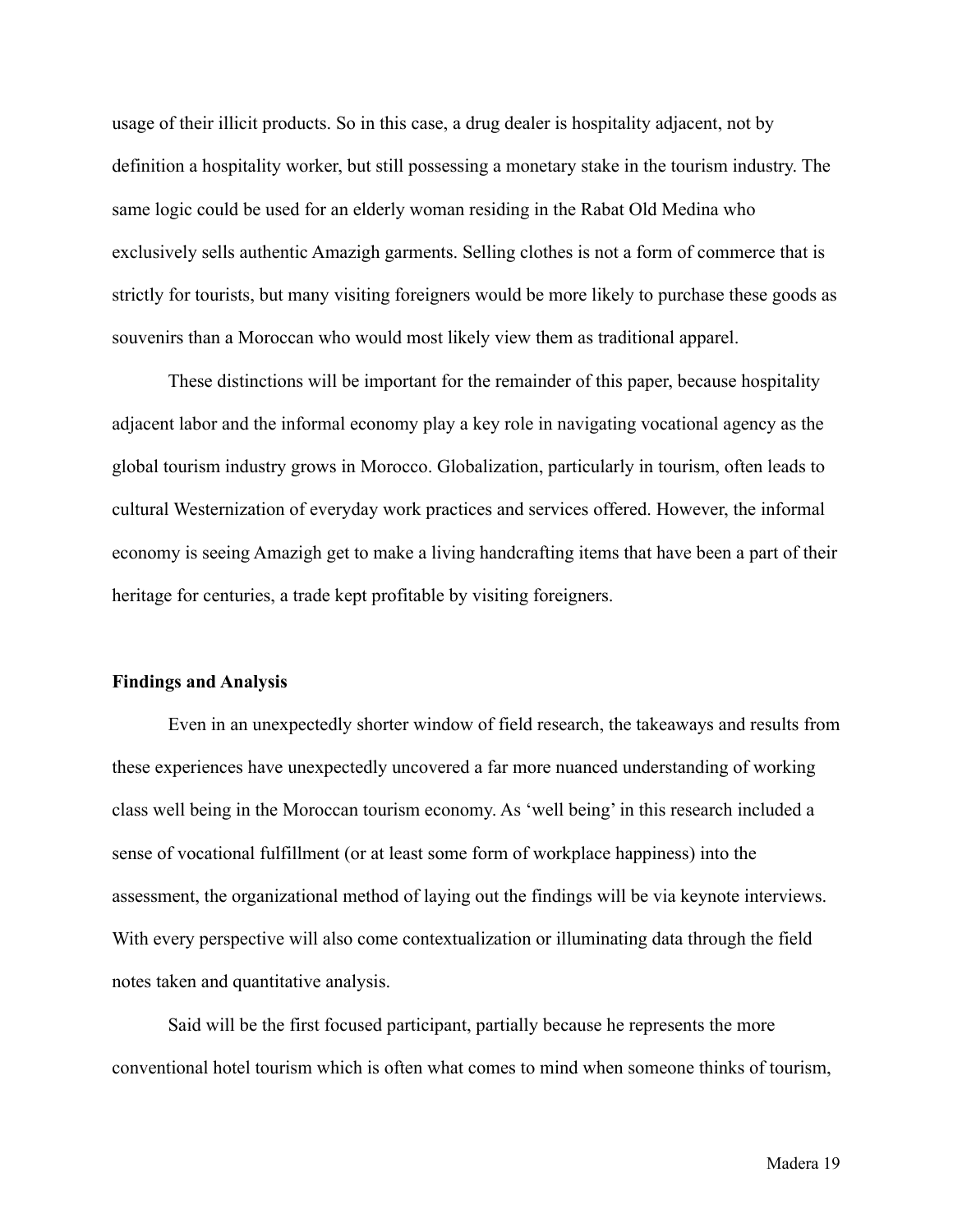and partially because his perspective validated the research hypothesis. Said was in fact feeling unfulfilled through his vocation and even expressed his desire to move on from it in the near future. Two questions that seemed to be most illuminating of his perspective towards his form of service work were 'do you feel like your talents are being utilized here?' and 'what did you dream of doing as a child?' Said believed his best abilities were never utilized in his daily work routine, often making him feel alienated from his labor. He grew somewhat melancholy when describing his childhood dream vocation, and emphasized that he did not want to work at his hotel much longer. Many reading this now are probably thinking 'everyone had a dream job when they were a child and did not get to live out, this is not a problem unique to service workers in the Global South.'

That point is valid, many grow up dreaming to be professional actors, models, and athletes only to realize that they must be practical in adulthood. But Said had a dream that was very attainable for him: he wanted to become a teacher in his home village and introduce literacy there to many children in need of it. With a master's degree in Arabic Linguistics, Said is more than qualified to have become his dream profession. But in Morocco, even becoming a teacher while possessing two degrees can be considered an impractical vocation. After heavy investment in educational attainment during the 1950s and 1960s did not match their industry opportunities, Morocco became a "resource poor, labor abundant" country.<sup>19</sup> University graduates became abundant but labor opportunities for them to utilize their learned abilities were sparse. Unemployment among university graduates became such an issue in Morocco that it was one of the leading causes of the infamous "February 20th Movement" during the 2011 Arab Spring.<sup>20</sup> Even after institutional labor reforms were implemented by King Mohammed VI in response to

<sup>&</sup>lt;sup>20</sup> Dina Bishara, et al. "Why Unemployed Graduates' Associations Formed in Morocco and Tunisia but Not Egypt." Belfer Center for Science and International Affairs, Harvard University, Oct. 2018 <sup>19</sup> Cammett, Melani, and Ishac Diwan.. A Political Economy of the Middle East. Boulder, CO: Westview Press, 2015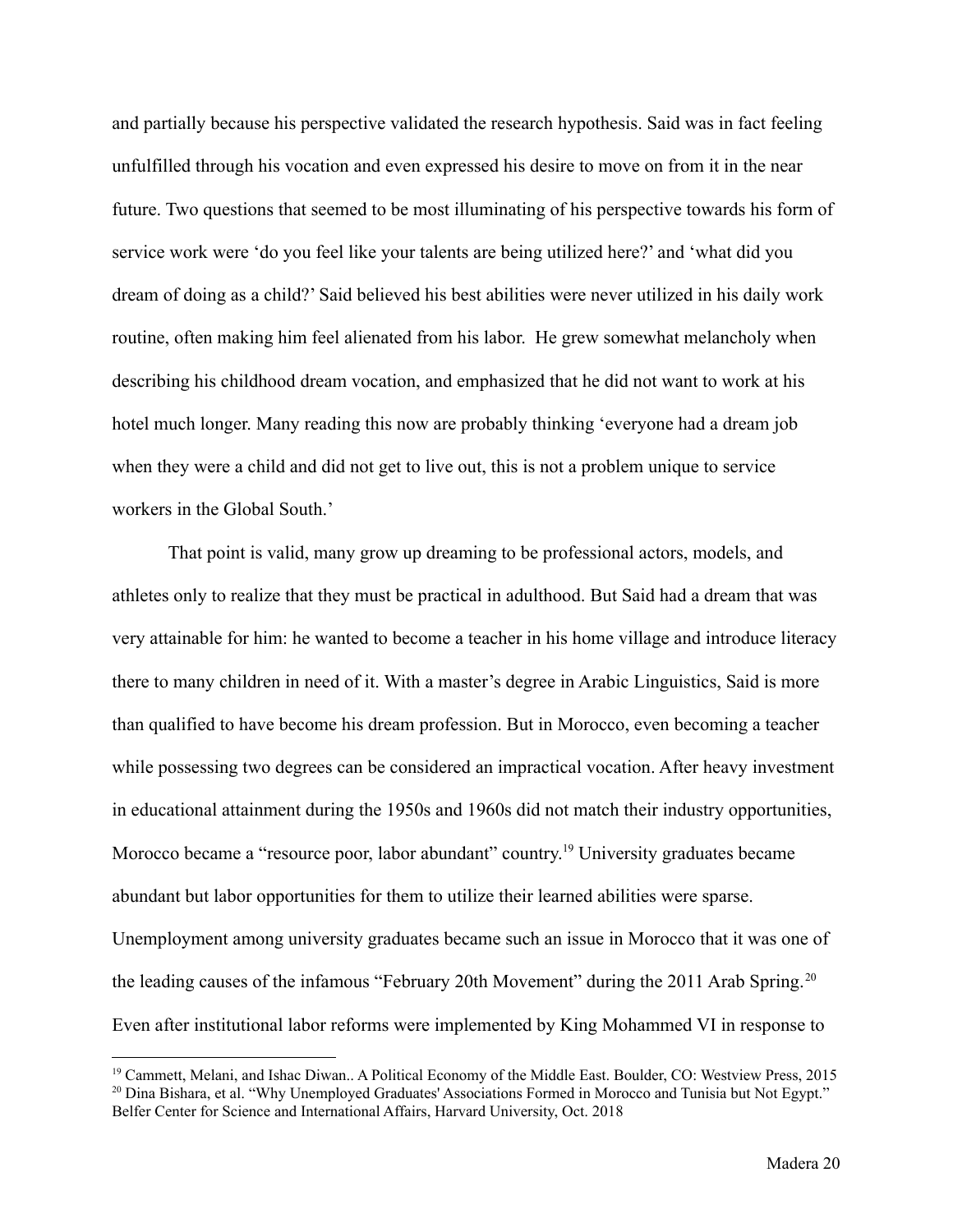the protests, the issue of unemployment among the educated remains a problem. As recently as 2020, 19.5% of the economically active unemployed population were university graduates, compared to 5.9% that had no degree.<sup>21</sup> The high rate of graduate unemployment in Morocco has remained disproportional to the increase in the number of graduates in the country each year.



Unfortunately Said was no exception to this phenomenon in Morocco, even with a master's degree in Arabic Linguistics. Under the circumstances, Said actually felt lucky to even be employed. However, he does not in fact represent the substantial population of university graduates that are unemployed, but a seemingly unreported segment that is underemployed in Morocco. Underemployment is when a laborer is forced to either work too few hours to support themselves financially or if their employment is not meeting the level of qualifications they have. In Said's case it was the latter. Of course he was feeling unfulfilled working at the front desk of a hotel when he was more than qualified to be in a more fulfilling vocation.

This is where the research circles back to vocational fulfillment as a working class issue. Said was one of many service workers encountered during this period that found themselves in hospitality labor after graduating from university. The frequent complaints of boredom were a theme in almost every conversation I had with them. Being bored at work is not an exclusive

22

<sup>&</sup>lt;sup>21</sup> Reference the graph right below

https://www.statista.com/statistics/1175337/active-unemployed-population-in-morocco-by-educational-qualification/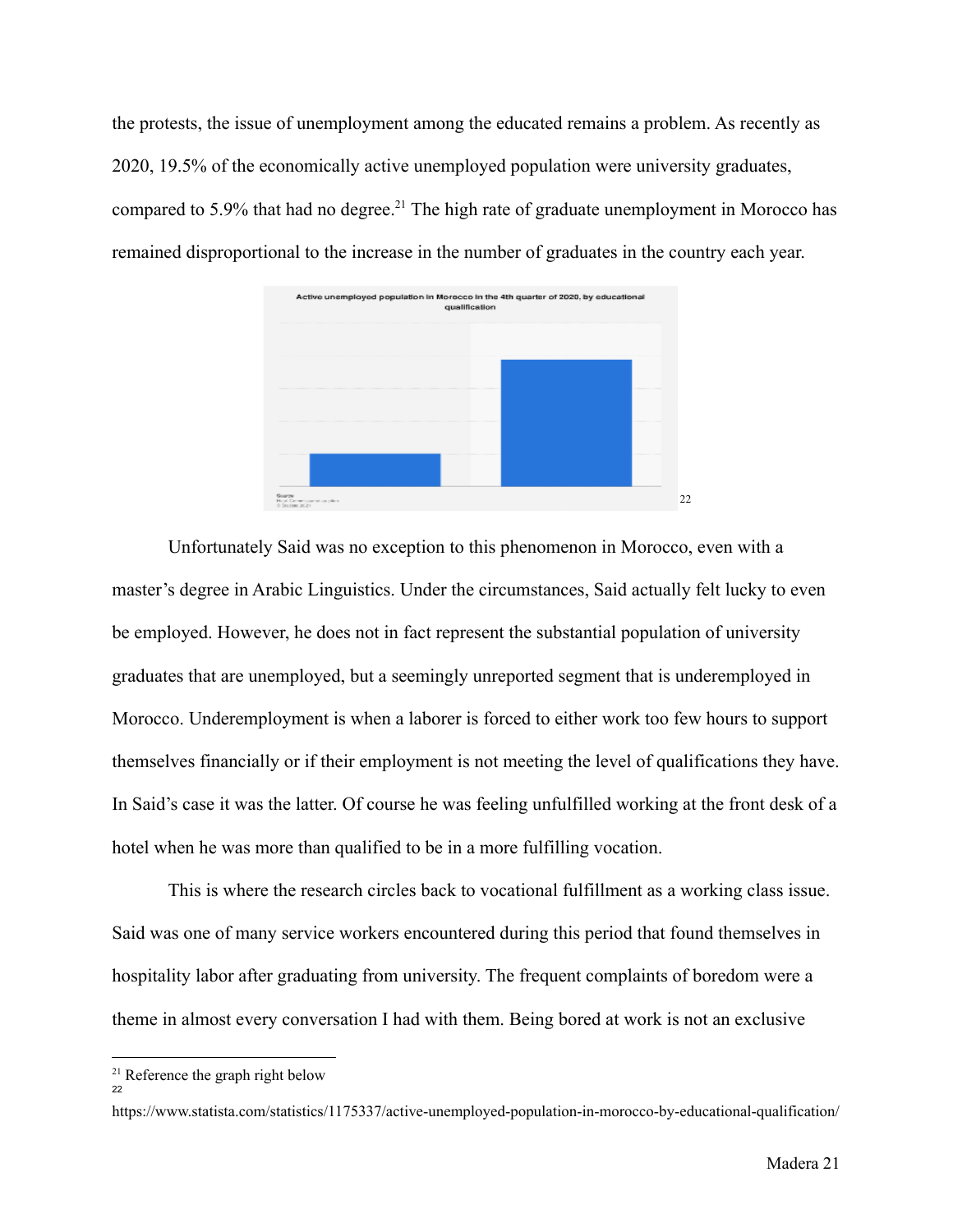occurrence for service workers in the tourism industry, but the level of frequency I witnessed made me question why they even took the job. Said answered this question without me even needing to ask him. He told me about his family from his home village that he had to financially support all the way from Rabat. His parents were too old and unable to work, so that job was not rooted in desire but necessity for him. Surely just like Said, many of the other educated service workers I encountered during my period in Morocco had similar financial responsibilities that forced them to be underemployed.

Not surprisingly, very little (if anything) on underemployment in Morocco is documented, with unemployment being the sole focus of economic policy in the country. The priority to offer employment, no matter how little it matches the labor force's skill set, highlights why vocational fulfillment is an important consideration for working class well being. Said for example, found that his work did not utilize him properly and eventually felt alienated from his labor. Being financially tied to the position out of necessity and no other labor opportunities matching his education, Said has lost his vocational agency. This case shows that human capital development is not matching the labor opportunities available in Morocco. Shifting the economy to focus on hospitality services in the tourism industry could potentially lead to sustainable GDP growth, but it would not increase working class well-being under this paper's definition. Increasing labor opportunities and investment in tourism would be validating a trend that has left university graduates either unemployed or underemployed in Morocco. Although investing in more skilled labor industries and increasing tourism investment are not mutually exclusive, it is to say that attempting to form an economic specialization in tourism would be alienating a growing class in Morocco.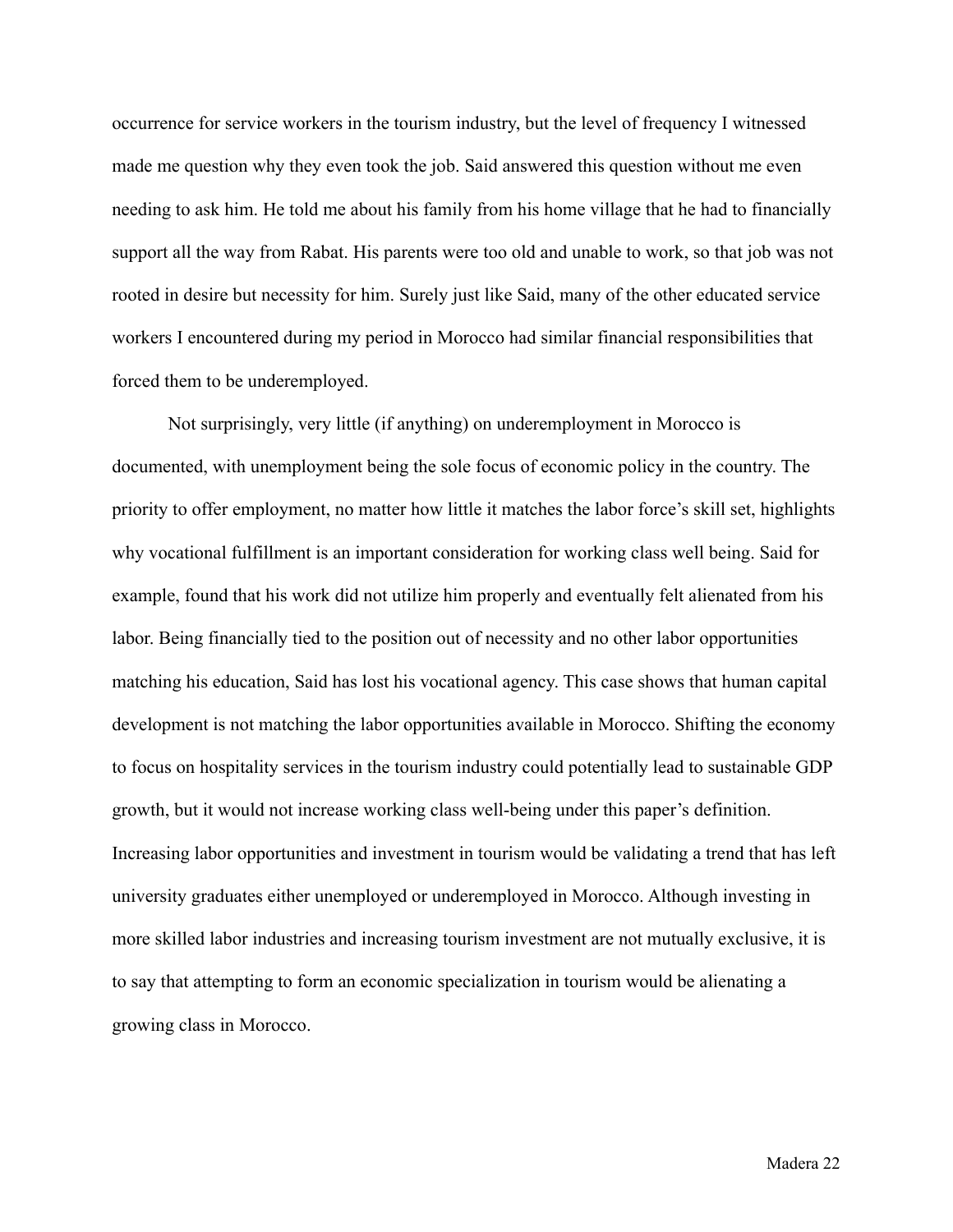The second key interview was with Karim, who not only refuted my original hypothesis, but opened the door to alternative methods of sustainable development through tourism in Morocco. When I first met Karim, I expected him to hand me the keys to my temporary residence and keep our interactions as professional as possible to maintain the Westernized ideal of proper hospitality. Karim lived his entire life in Tangiers' 'Old Medina,' a historic and working class region of the city that still maintains some of Morocco's oldest traditions. Most foriegn tourists that visit Tangiers, choose to stay in the 'New City' closer to the downtown area in modernized housing usually owned by non-local investors seeking to capitalize on the growing hospitality market in Morocco. Karim was a guide in the area, he and I crossed paths when I toured a Riad he was also a superintendent of. As he handed me the keys and took me inside, he unexpectedly sat down and began to talk to me about growing up in the Old Medina and his favorite traditions from the neighborhood. From hearing about his time as a guide and his childhood in Morocco, I learned more about the Old Medina's informal economy than I did from any article that I read in preparation of coming.

What I assumed would be a brief interaction turned into an hour long conversation, one in which he grew so comfortable with me he offered me hasheesh, an illegal substance in Morocco. However, in Tangiers the substance was all too common, making me far less surprised with the proposition than I would be further South in Morocco. However, what caught my attention most was when I asked if he used it and he responded with "of course not, I am Muslim, but I know its also just a plant that many Americans happen to use, and its also a principle of Islam to be as welcoming to any that enter your home." This interaction introduced me to the hybridity that becomes increasingly common in Morocco's cultural tourism sector.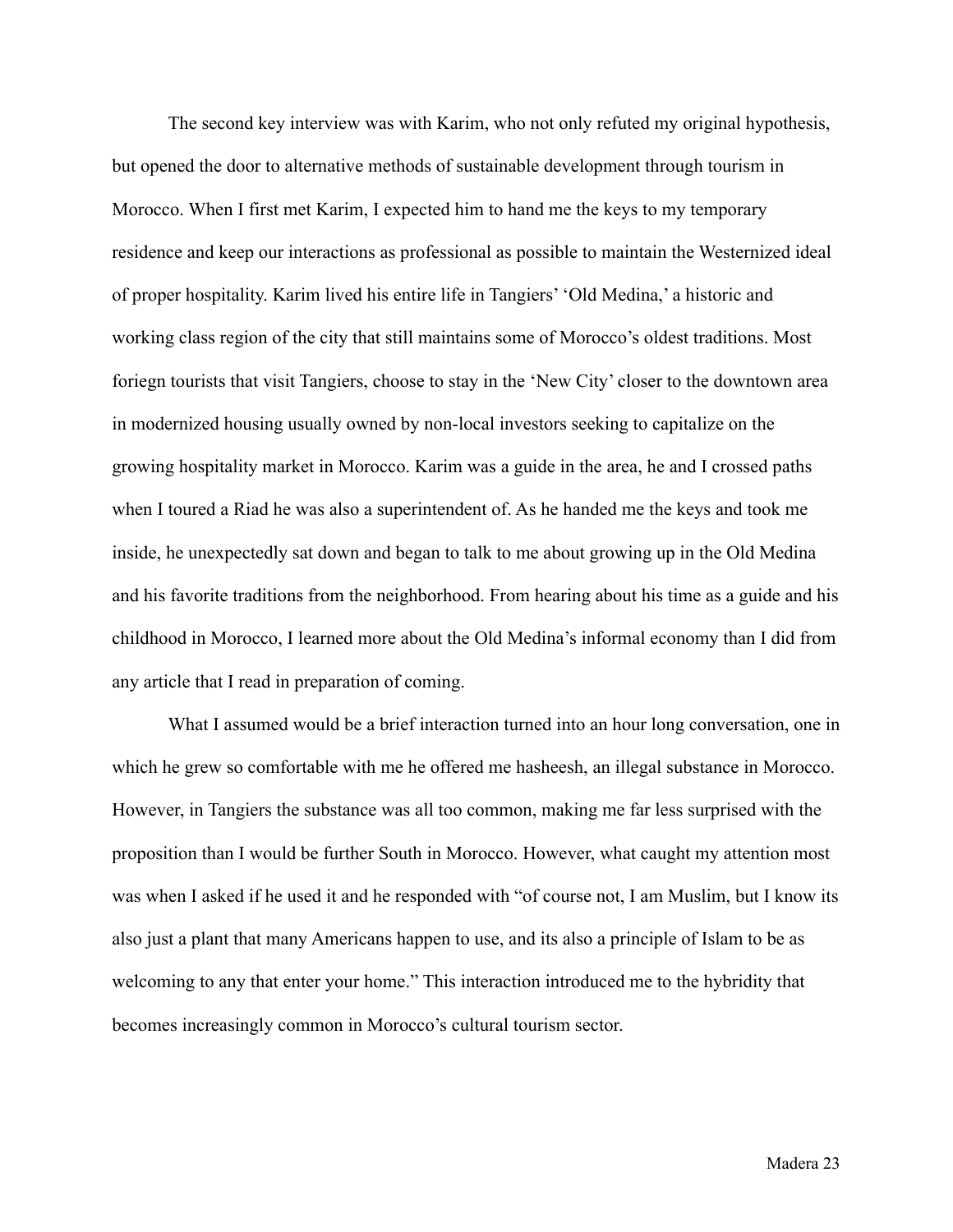Cross cultural connections were incredibly common due to the intimacy of the services offered and it often led to many service workers I encountered compromising on certain beliefs that I assumed were paramount to Islam. Originally forming this hypothesis, a preconceived belief I had coming in was that these cultural compromises would alienate service workers from their labor because it would fall under the umbrella of alienation from self. Alienation from self is identified in this research as the perceived lack of cultural agency in a service profession, challenging their sense of identity in the process. However, Karim had an entirely different view of this cultural hybridity. He saw it as a chance to learn about the world each day through others and become more understanding of his own values when hearing out other peoples'. He also felt like it gave him a chance to impart his culture and history onto outsiders so his "rich heritage could live on abroad." At first I thought his willingness to culturally compromise was due to his background as a hasheesh dealer on the side of his other business, but the longer I had time to know him the more he expressed how connected he was to his faith.

Karim expressed that for him and many other Moroccans, hospitality and Islam were intrensically connected. Upon hearing this I started noticing just how many Moroccans, many of whom were not even working in the tourism industry, would treat me with kindness without any prior interactions. There was one occasion where a homeless man, who seemed to be mentally unwell, started chasing after a white friend of mine down the street. Seeing that he was clearly an outsider, many Moroccan citizens in the Old Medina stepped in the way of the homeless man and told him to leave my friend alone. A cynic would argue that perhaps these interveners were possibly hospitality adjacent and had some financial stake in outsiders' perception of their area. But that moment, and many others similar to it, opened up a new door for vocational fulfillment in the tourism industry of Morocco. If hospitality and Islam are connected to many in Morocco,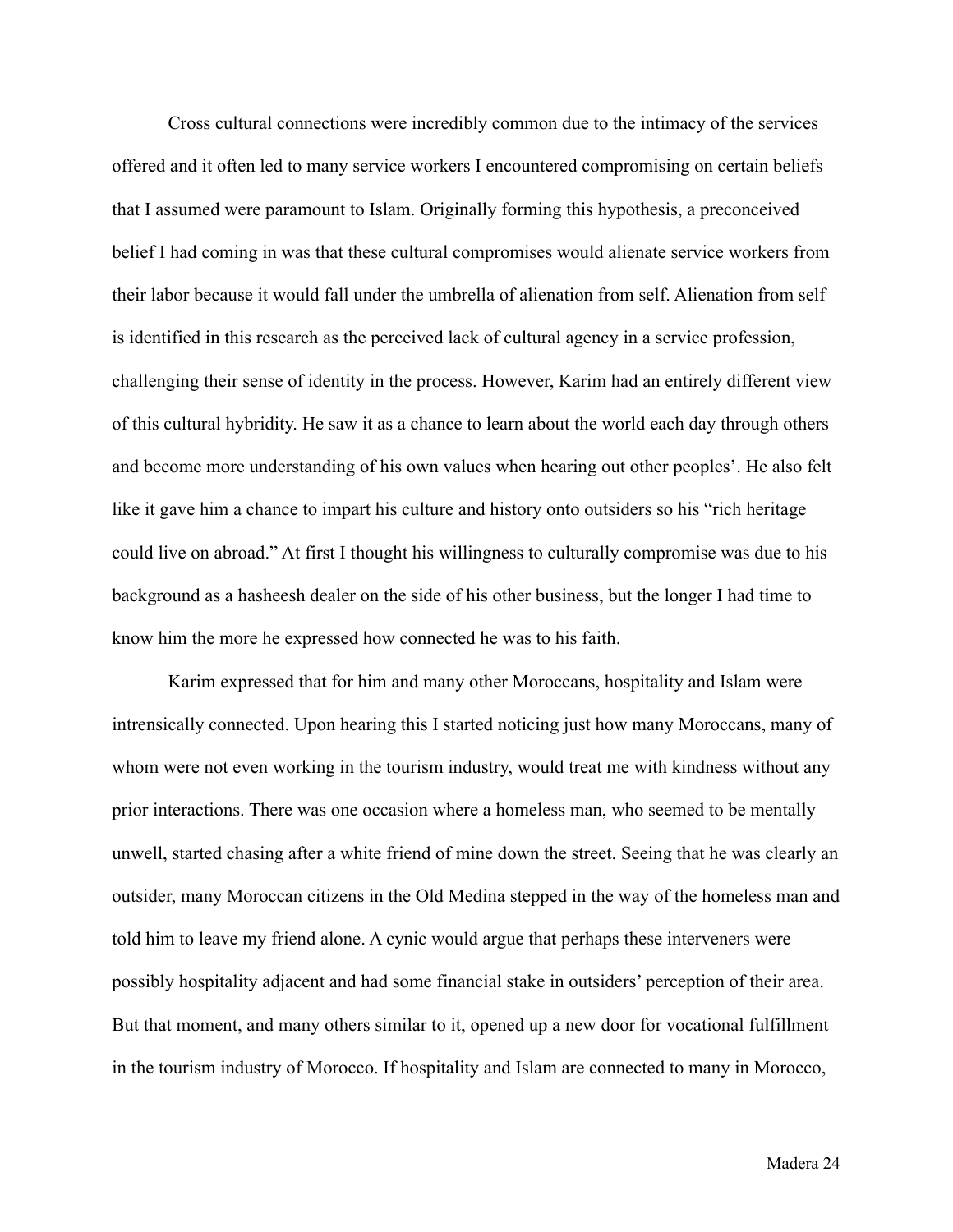there is a chance that spiritual fulfillment and vocational fulfillment can work in cohesion giving many service workers a chance to feel connected to their work that others may not have in tourism.

It should be mentioned again that Karim and Said both worked in tourism under very different circumstances. Karim was a business owner who inherited it from his father. His father taught him everything about tourism and had him drop out of school by the age of nine. Karim emphasized that he felt more than educated enough from what he had learned through his experiences and his father's guidance. The point is, he had only one goal in mind from childhood going into his adult life: maintain his father's legacy and take over the business. Many times I insisted that he must have had an impractical childhood dream job, like professional soccer player or actor, but he never once changed his claim that from nine years old he knew that running his business is what he wanted to do. A clear difference from Said who had a divergent dream from the job he currently had. Said was also underemployed in his position while Karim was at a literal perfect level of qualification for what he was doing. Under Marx's objective definition of labor alienation, Karim owned the means of labor and was objectively not alienated. Even so, Karim emphasized he did not feel subjectively alienated either. The work he did was important to him on many levels.

The business Karim runs is not regulated by the government and is well within the informal economy of Morocco. His cultural tourism project is about more to him than just financial gains, he considers himself a stalwart community leader in Tangiers' Old Medina. He would often boast to me about the many jobs he provided for people in the community as guides and the support he provided for local members of the informal economy who were hospitality adjacent. When I asked if he felt that his livelihood increases as more tourists enter the country,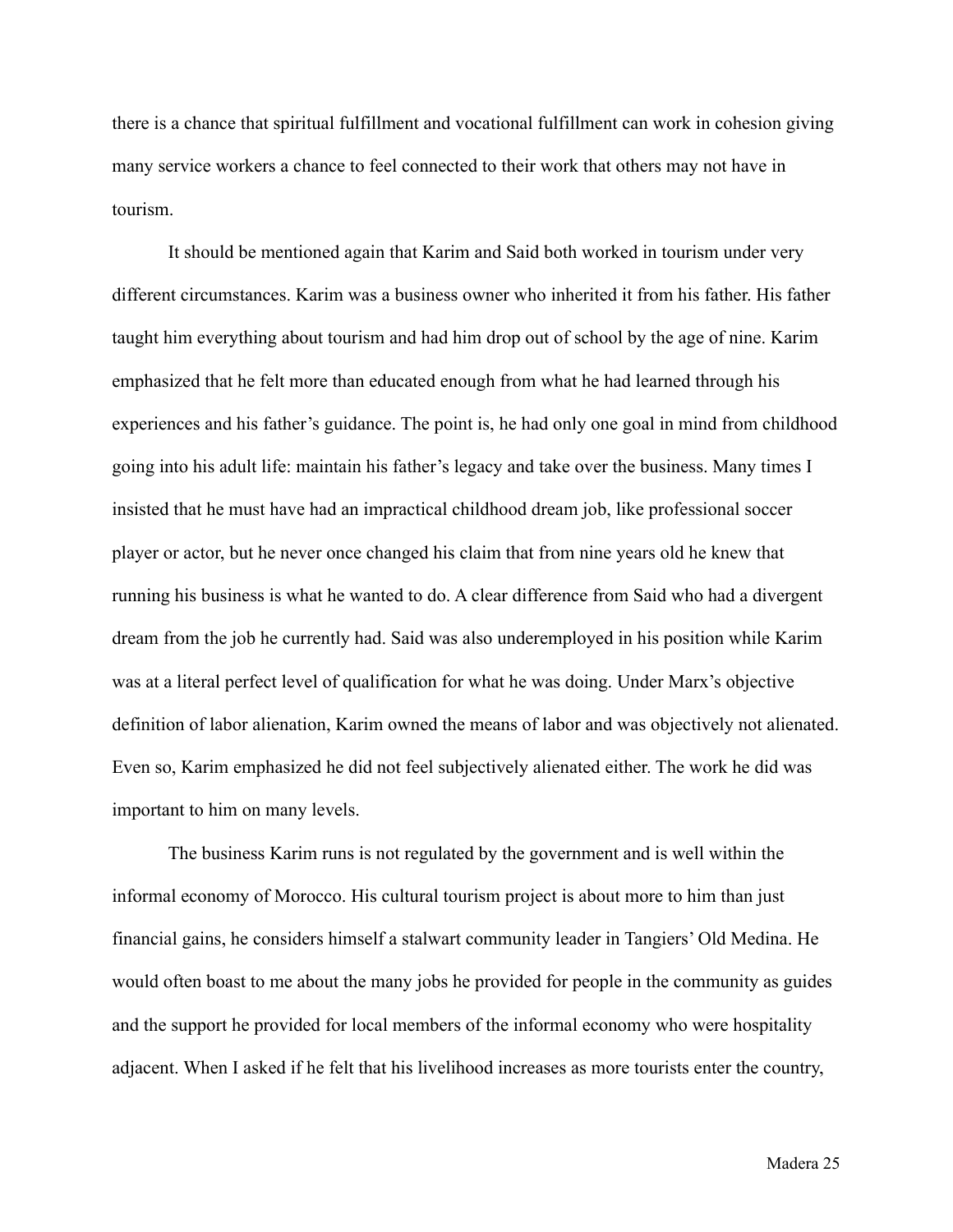he countered with "Moroccan livelihood increases as more tourists enter the country." Remarkably, this is one of the few things he and Said agreed on regarding tourism. Said too believed that tourism was such an important part of the Moroccan economy, that more visitors only meant good for his country.

Aside from the support he could facilitate through tourism in his own community, there was some truth to what Karim said at macro scale as well. In a comparative study of tourism growth and economic development, there was a statistically significant positive relationship between the two variables in Morocco's economic outlook.<sup>23</sup> Along with macroeconomic growth being in the realm of statistical probability, there is also room for long term development in underserved Moroccan communities through tourism. Similar to Karim being able aid his community in Tangiers through providing them employment or increasing business for hospitality adjacent vendors, new concepts in cultural tourism can possibly aid entire villages. Taoufik Daghri et al's proposed Smart Village would be a series of technological and infrastructure investments that would inspire tourists from the Global North to seek cultural tourism experiences in rural Morocco.<sup>24</sup> This would not only provide agrian Morocco the opportunity to modernize, but also make additional income through a method of tourism that would not require them to put their cultural agency at risk. This would also enable any village services within the informal economy that are hospitality adjacent to benefit from an increased consumer base where they would otherwise see very few.

The last key interview will touch on a segment of the Moroccan tourism industry that benefits off of visitors coming in without any particular labor involved. Abdel made passive

<sup>&</sup>lt;sup>23</sup> Tourism development and economic growth–a nonlinear approach

Po, Wan-Chen ; Huang, Bwo-Nung, Physica A, 2008, Vol.387 (22), p.5542

<sup>&</sup>lt;sup>24</sup> Taoufik Daghri, Houda Jorio, and Samira Kasmi. "COMMUNICATING A NEW VISION OF TOURISM: THE CASE OF VOLUBILIS, MEKNÈS, MOROCCO." Economic and Social Development: Book of Proceedings (2018): 299.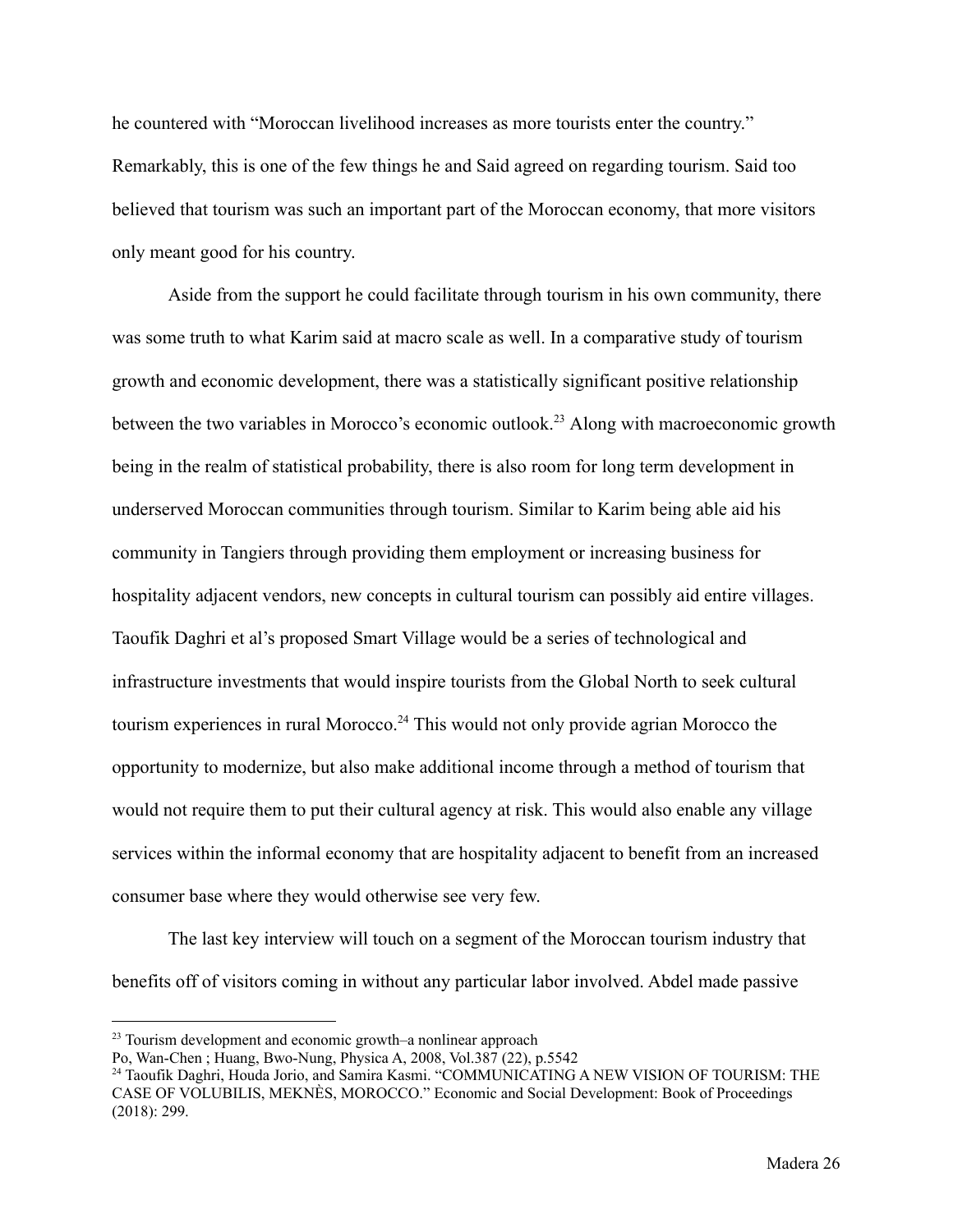income from his AirBNB and would often enjoy influxes of tourists coming to patronize his business. What made Abdel's case more interesting was the fact that his guests would stay with him in his small home within Rabat's Old Medina. This meant that the clientele he usually experienced were backpackers from the Global North seeking a cheap place to stay. Sharing such an intimate space with a new stranger every week would personally have driven me mad, but Abdel seemed to genuinely love having the company. He did not even need the additional financial support, the home he had was modest but he worked a well paying job as an IT professional in Casa Blanca. He told me that he just has a love for meeting new people from different cultures.

He would often tell stories of foriegn travelers that he became friends with over the years. When I asked him if he thought his life improved when more tourists entered the country he said yes but did not even mention the additional money he would be making. Instead he spoke about all the interesting people he would get to meet. This brought me back to Said. Who after I spoke with, made me feel incredibly poor about the state of labor opportunities in Morocco's tourism industry. However, I recalled Said speaking about how he too valued the interesting people he would meet and the friends he would make through his job. He went on about how the friends he made he would stay in touch with forever. That memory surfaced a remarkable revelation for me: a key commonality among them all was their value in cross cultural connection and friendship. The last major commonality that I realized they shared was the fact I reached a point where I considered them all friends myself.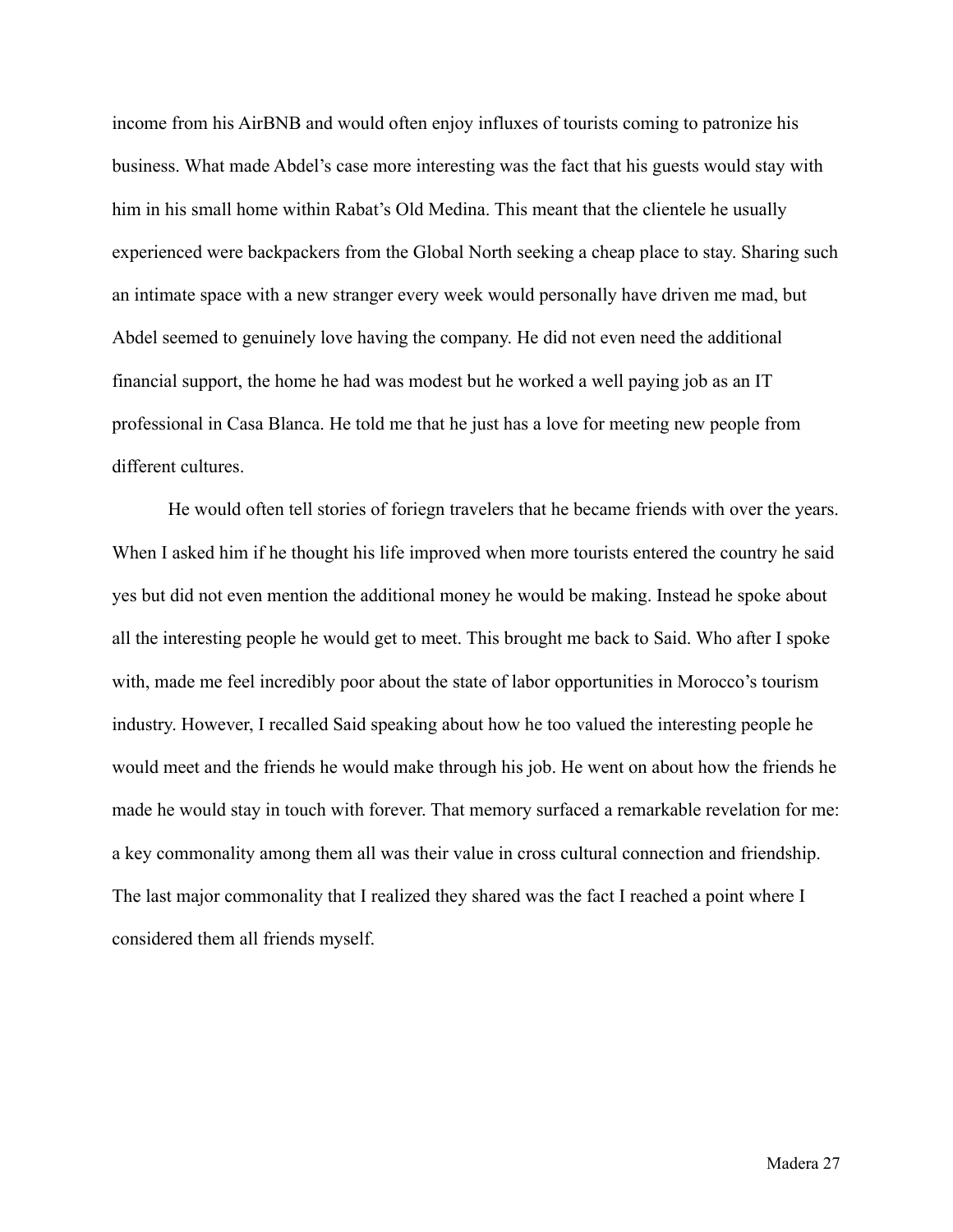#### **Conclusion**

Tourism in Morocco is so unique, it is difficult to confidently say that this research can provide any universal answers, but it certainly has opened up the floor for new conversations regarding the role of fulfillment in the workplace and the future of tourism in the Global South. The level of intimacy and emotional connection tied to hospitality work in Morocco is like none I had ever witnessed before (for whatever that is worth at only 21 years of age). Service workers often showed a genuine interest in the people they met and the relationships that came out of them. The issue with shifting to a service based economy through tourism specifically has more to do with the socio-economic conditions of Morocco than it does with the culture of tourism in the country.

The continued proliferation of higher education and lack of proper labor opportunities will only increase if the economy shifts heavily towards tourism. This could cause even higher levels of unemployment and underemployment within Morocco's increasingly educated labor force. Because underemployment can make it far easier for workers to feel alienated from labor and a perceived lack of fulfillment, a shift to a tourism economy would not increase the well being of Morocco's working class. While this may be confirming my original hypothesis, it is not for the right reasons. I assumed that the environment of tourism would be so overbearingly Westernized that hospitality workers in Morocco would feel a lack of cultural agency thus alienating them from their labor. Instead I learned that expansion of the tourism economy can uplift working class well being in Morocco, but under the right circumstances.

The first thing that would need to have been different was of course labor opportunities for university graduates. The stark difference in educational priorities between Said and Karim showed to an extent what a shift in perspective education or qualification can cause. University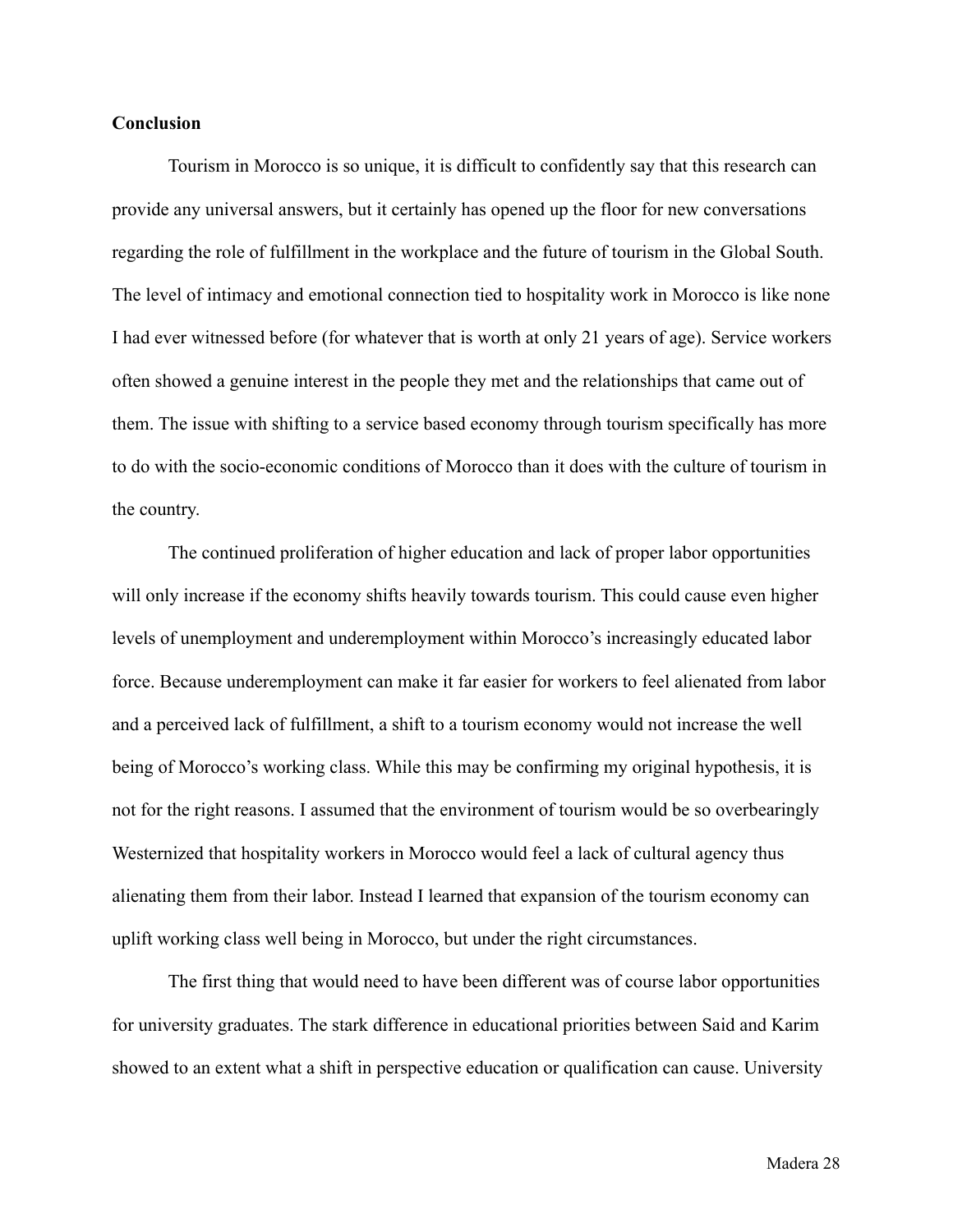graduates are going to far more easily feel unfulfilled working in a hotel over what their degree specified compared to someone who had not participated in formal education since he was nine. The other aspect that would need to be maintained in Morocco to ensure the well being of all the working class would be the popularization and shift towards cultural tourism (or any other form of low maintenance alternative tourism). Cultural tourism would help spread foriegn investment away from just the many coastal urban hubs, but also agrian Smart Villages that can provide modern resources for Morocco's rural population for generations.

There is something very valuable to the relationships that can result from Moroccan hospitality, but with all foriegn tourism investments come along the conventional forms of tourism that damage those practices. The connections you form with a guide riding slowly through the desert could never be replicated in a large resort setting where all signs of Moroccan culture are wiped from the premises. If the tourism industry in Morocco can find a way to expand without stripping the cultural agency of labor involved and ensuring employment for university graduates, then I will gladly shift my hypothesis.

#### **Limitations to Study**

A project tackling questions this big requires at least a year long ethnography, three months with only one month dedicated to open field research and interviews was definitely not enough time. Of course not being a fluent speaker in Arabic Darija was also a limiting factor in my research focusing on the hospitality adjacent informal economy. Because most participants in the formal tourist economy spoke English by necessity, there was little in the way of impromptu communication. Another major setback to my data collection was my abrupt and forced departure from Morocco.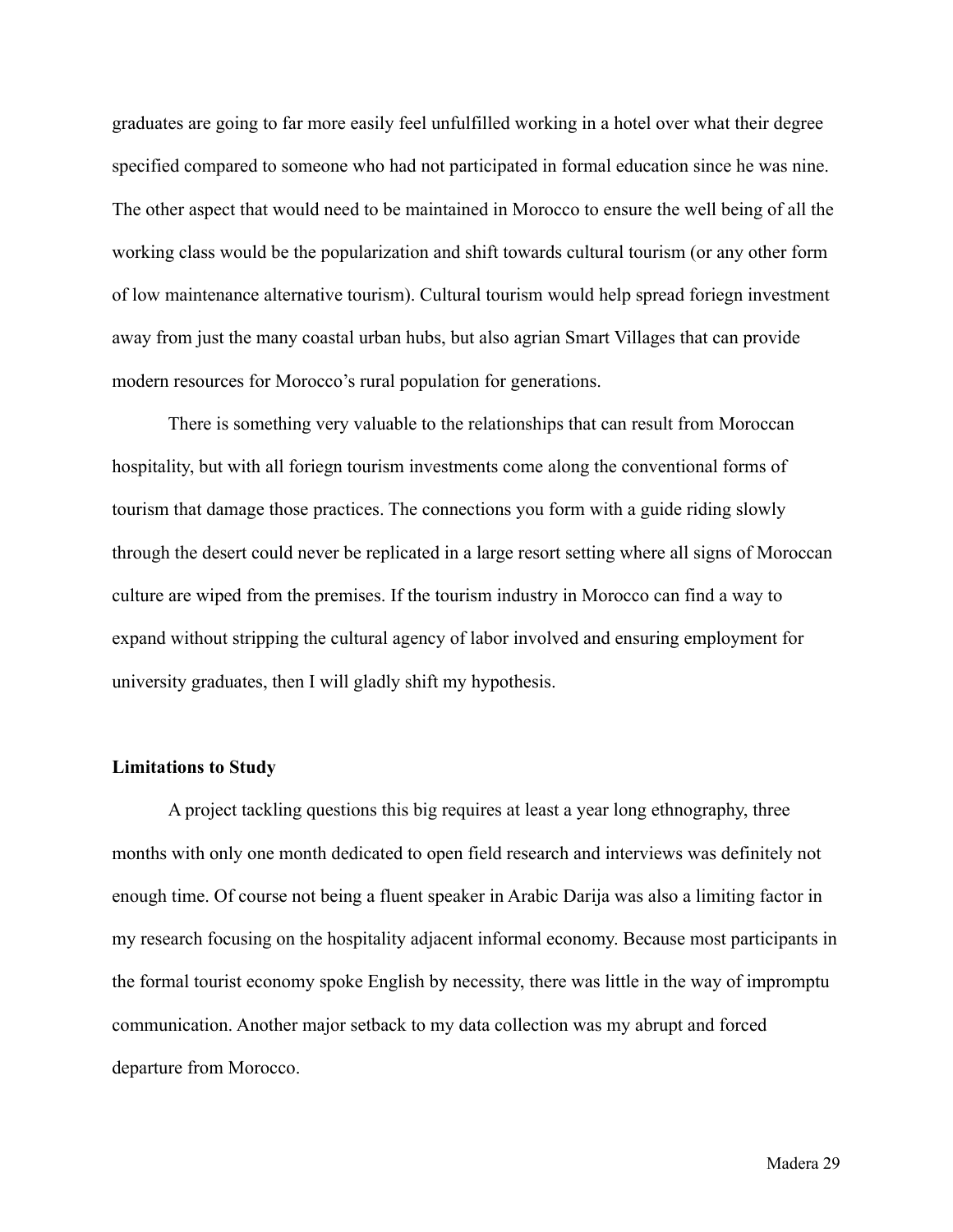I had intended to conduct two more key interviews in person the week I was sent home. Having to do one of them digitally made the interview feel less organic at times, but the honesty of their responses made me feel comfortable that we were not wasting each other's time. Attempting to collect any data from the informal economy also proved difficult as there has historically been very little recorded on it. However, this gap in data did give me the opportunity to experiment with Moroccan labor data and come up with my own conclusions.

#### **Recommendations for Further Study**

Because I intend to continue this research myself, a lot of these recommendations for further study are action items I would like to take in the future. The first suggestion is the most obvious, but a longer ethnography needs to be conducted in order to form more concrete conclusions. Ideally this field work should cover three core segments of Moroccan hospitality labor: conventional hotel tourism, cultural tourism, and eco-tourism. By following the daily activities of service workers in these three segments will help the researcher capture a more nuanced understanding of labor perceptions. A more in depth understanding of hospitality adjacent labor within the informal economy will also be vital in fully understanding what working class well being means if Morocco were to fully invest in the tourism industry.